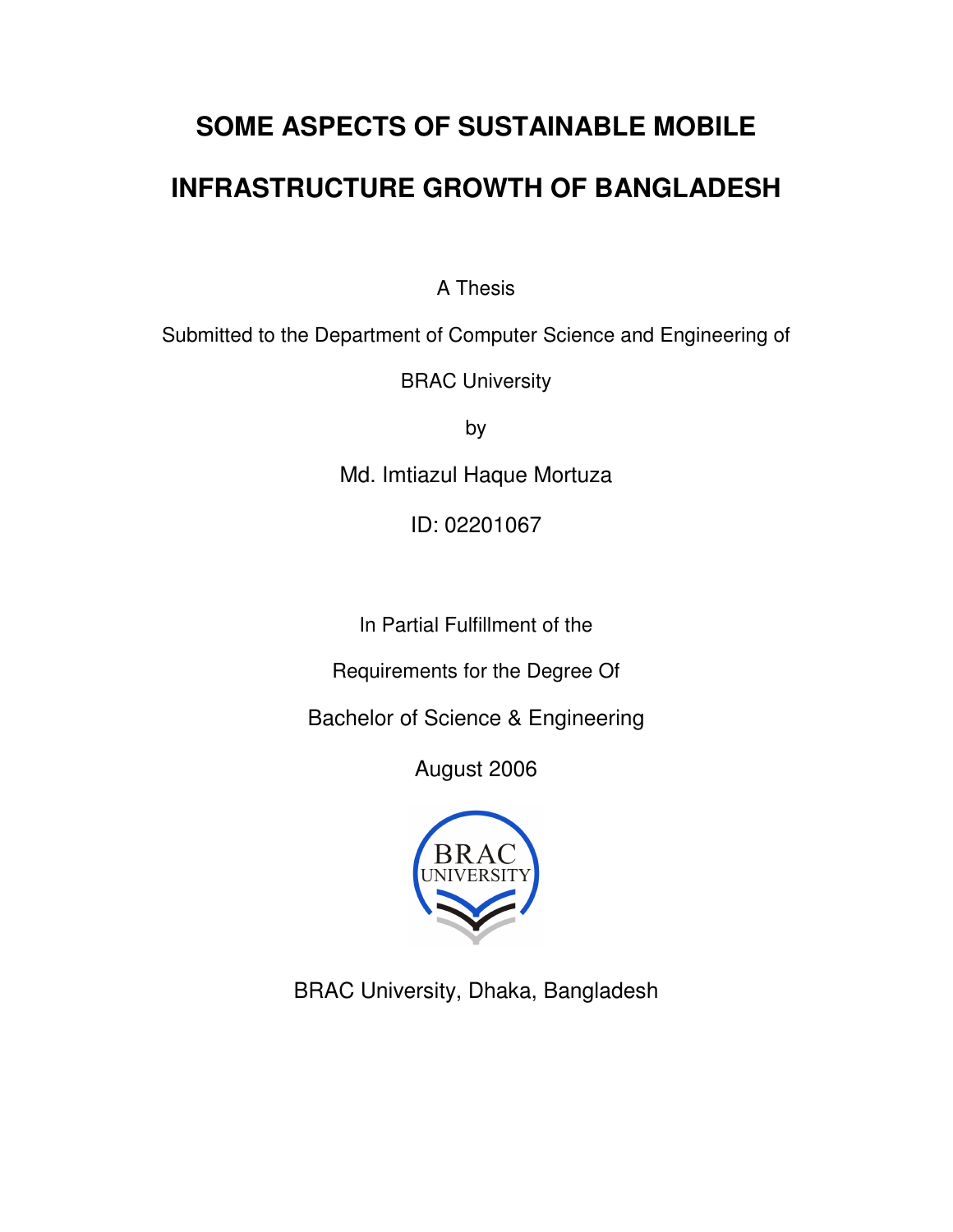# **DECLARATION**

I hereby declare that this thesis is based on the results found by myself. Materials of work found by other researcher are mentioned by reference. This Thesis, neither in whole nor in part, has been previously submitted for any degree.

Signature of Signature of Signature of Signature of Signature of Signature of Signature of Signature of Signature of Signature of Signature of Signature of Signature of Signature of Signature of Signature of Signature of S

Supervisor **Author** 

------------------------------------ -------------------------------------

Dr. Yousuf Mahbubul Islam Md. Imtiazul Haque Mortuza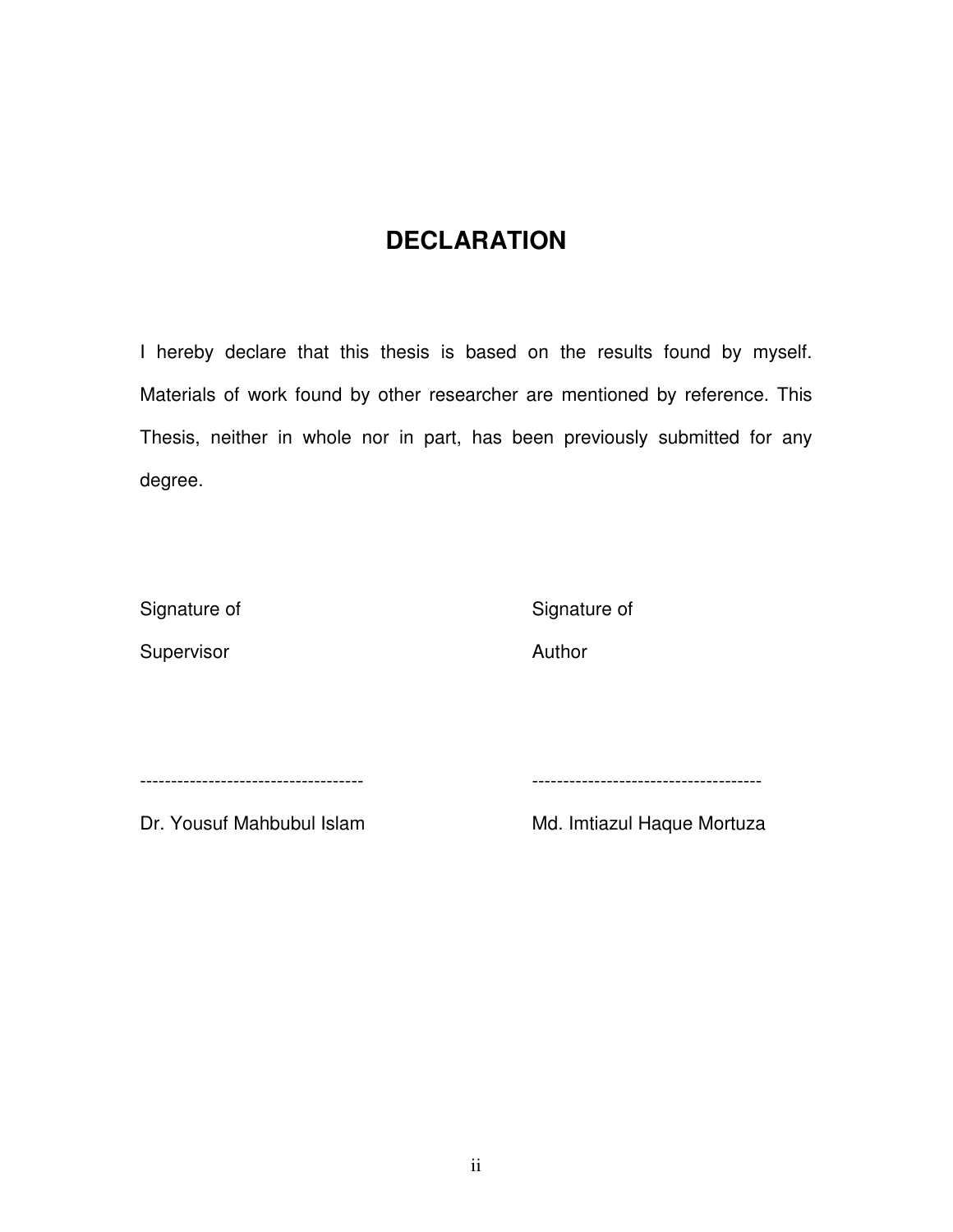# **ACKNOWLEDGMENTS**

First of all, I would like to thank my supervisor, Dr. Yousuf Mahbubul Islam. He gave me not only full freedom to choose my thesis topic, but also extended a lot of guidance throughout its development. Although being extremely preoccupied with his busy schedule, he often showed much enthusiasm and took time and lot of pain to review drafts of my paper that enabled me to improve the contents as well as my presentation. I learned plenty of useful things from his comments, revisions and discussions during this period which taught me to write better research papers. And it was possible for me mainly because of my supervisor's support.

I want to give my heartiest gratitude to all the faculty members of BRAC University for their helping hands. My special gratitude goes to Mr. Jakaria Shwapan, CEO, RanksTel and Prof. Anwarul Haque, Chairman, ESS, BRAC University for giving me some of their precious time for discussing the issue. Many thanks to all of my friends for being with me and always encouraging me.

Finally, special thanks and love to my father for his constant guidance and encouragement in my study and research work, my mother for her prayers and my one and only brother for his brotherly support and love.

Last but not the least, thanks to the Almighty for helping me in every step of this work.

iii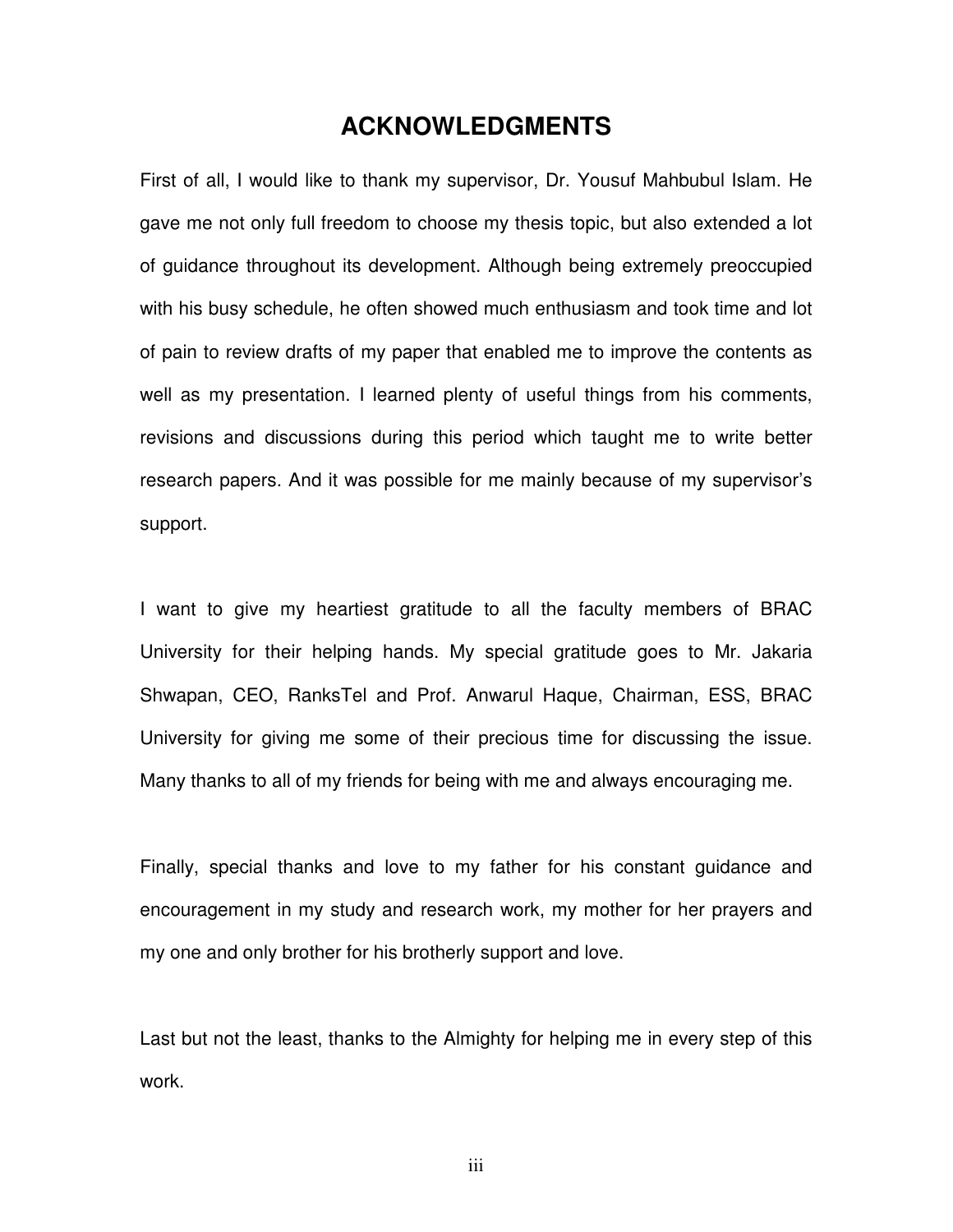*To my family, friends and well wishers*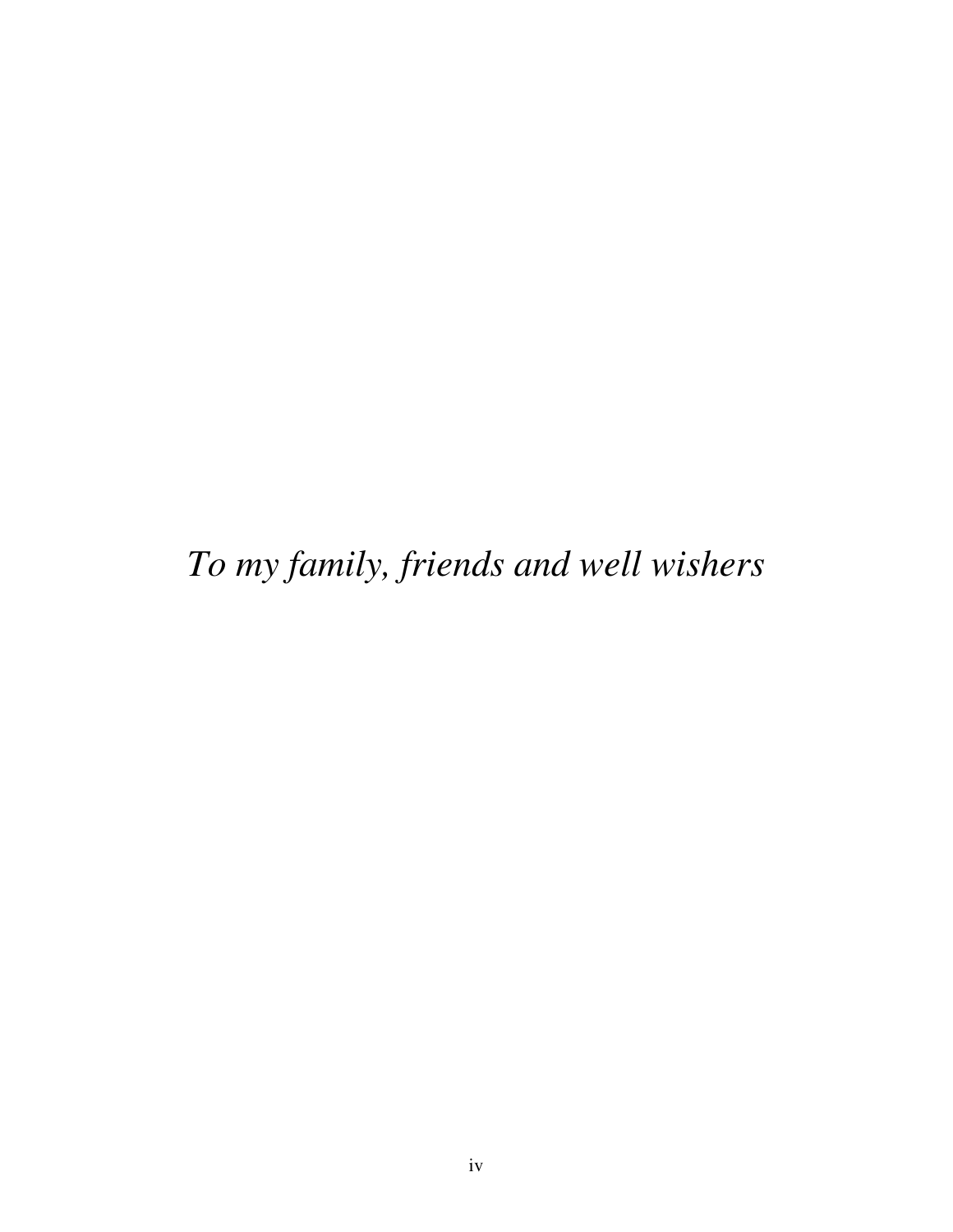# **ABSTRACT**

Bangladesh is a developing country. Like all other sectors, TELECOMMUNICATION is also weak compare to other countries telecommunication. But this sector is becoming the largest revenue earning area of our country.

Our goals are to search a better way to sustain with the present growth in telecommunication industry so that in near future further investments and burgeon in this industry in ensured.

So often Mobile companies of Bangladesh offer packages but people don't know which packages are beneficial for them. So we want to develop such guiding software that can be useful to the user to choose the better package.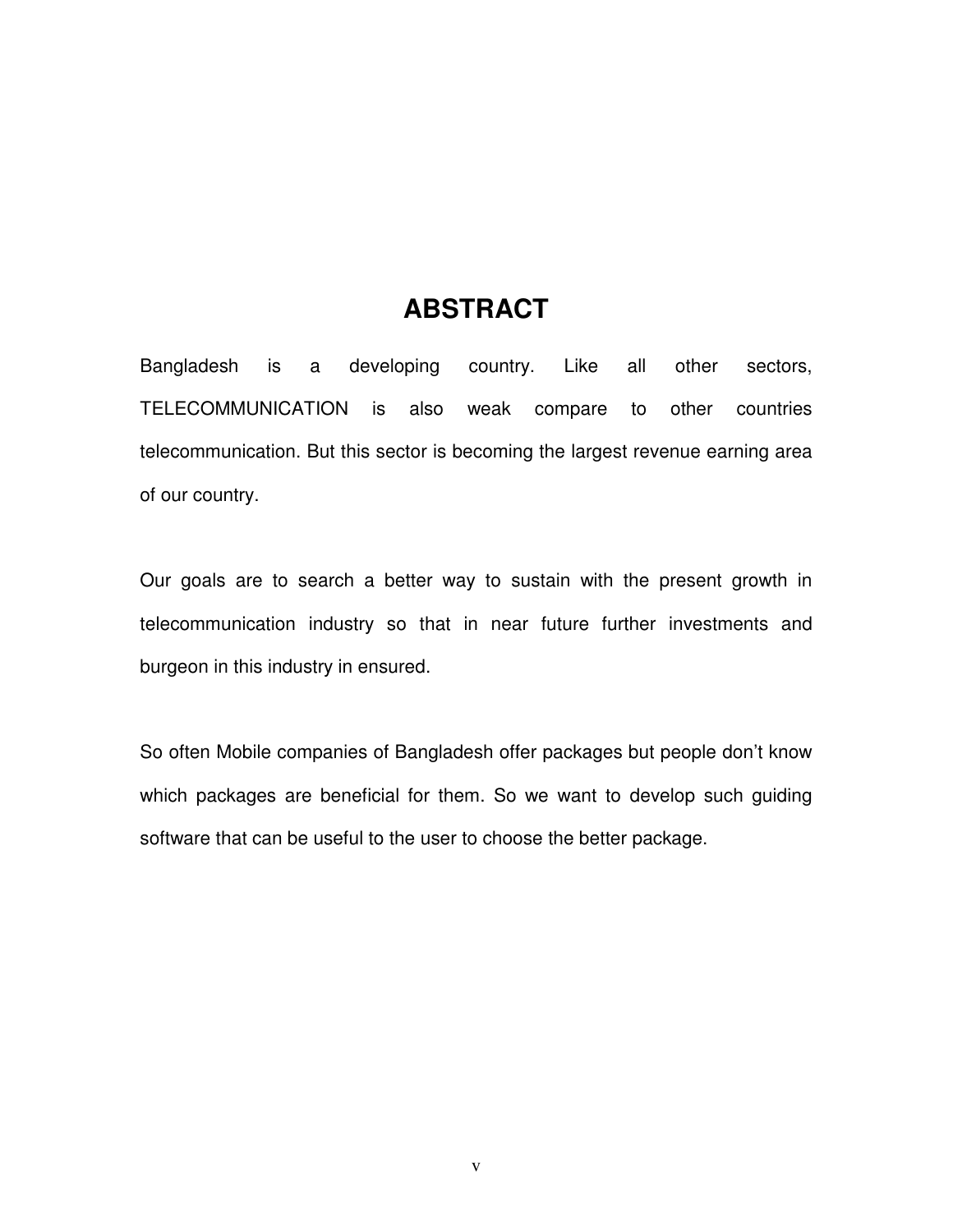# **Table of contents**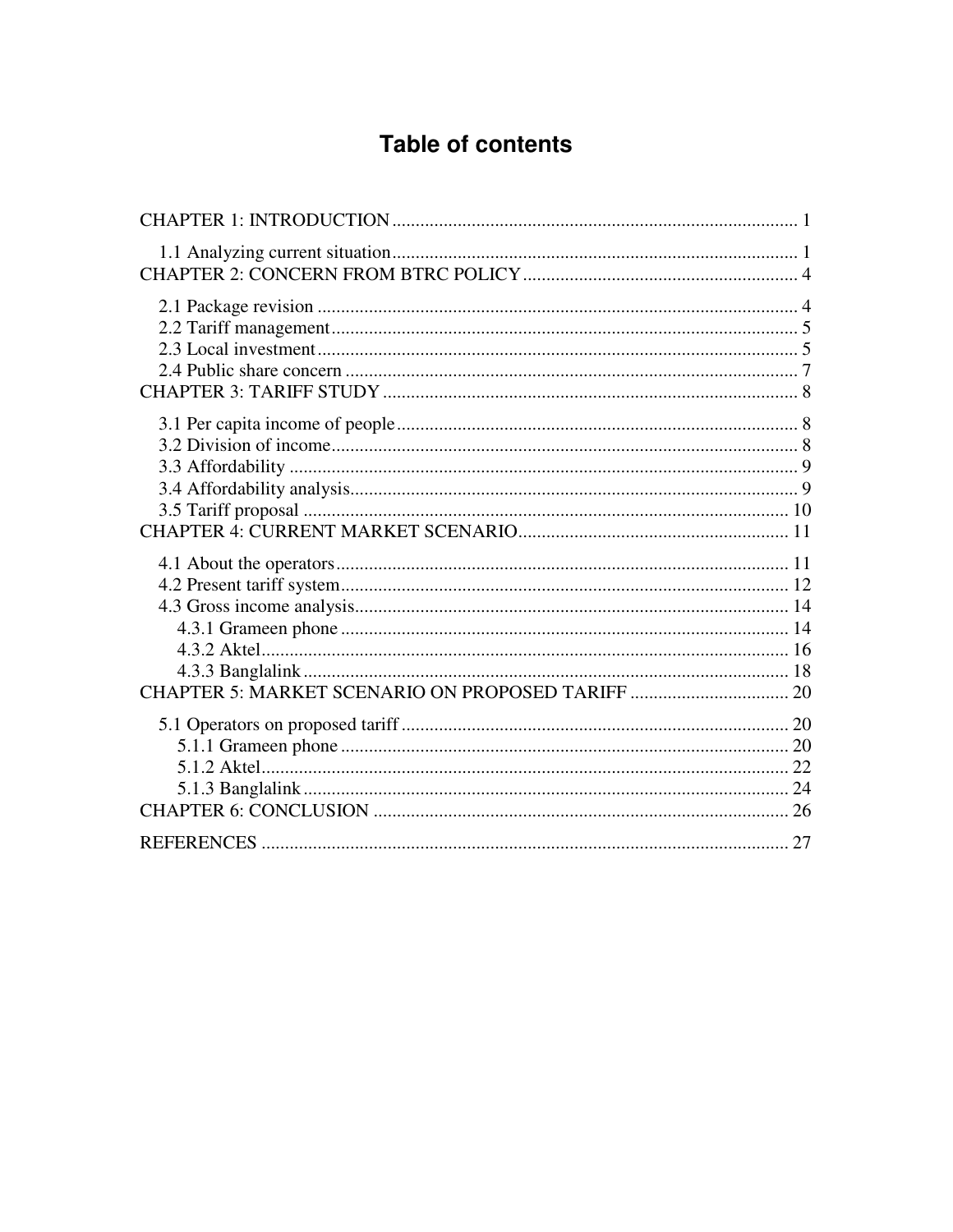# **CHAPTER 1: INTRODUCTION**

### **1.1 Analyzing current situation**

Telecommunication is now a huge sector in our country. Business in this industry is expanding beyond imagination. Its future prospect and our national economy are enviably related. Our study comprises the mobile consumer growth, action and role to be played by BTRC and implementation of a software which gives a sharp idea about the selection of the right mobile operator service.

Bangladesh is a under developed country of the world. Illiteracy is a disgrace up on the people over here. People with inadequate knowledge and skills are hoodwinked by the wrong choice of their mind. The software developed by us illustrates the details of every package of every mobile company. It calculates the call rates according to the using profile if the user. Through the calculation, it reckons the best suitable package for a user.

Our thesis highlights the sustainability of current growth in telecommunication industry, economic male-policy of the mobile companies and the possibility of our national economic uplift through some modifications of the principles. We have sorted out the financial misapplications of the mobile phone operators of the country and its proper measure to improve the standard of service as well as to boost our economy.

1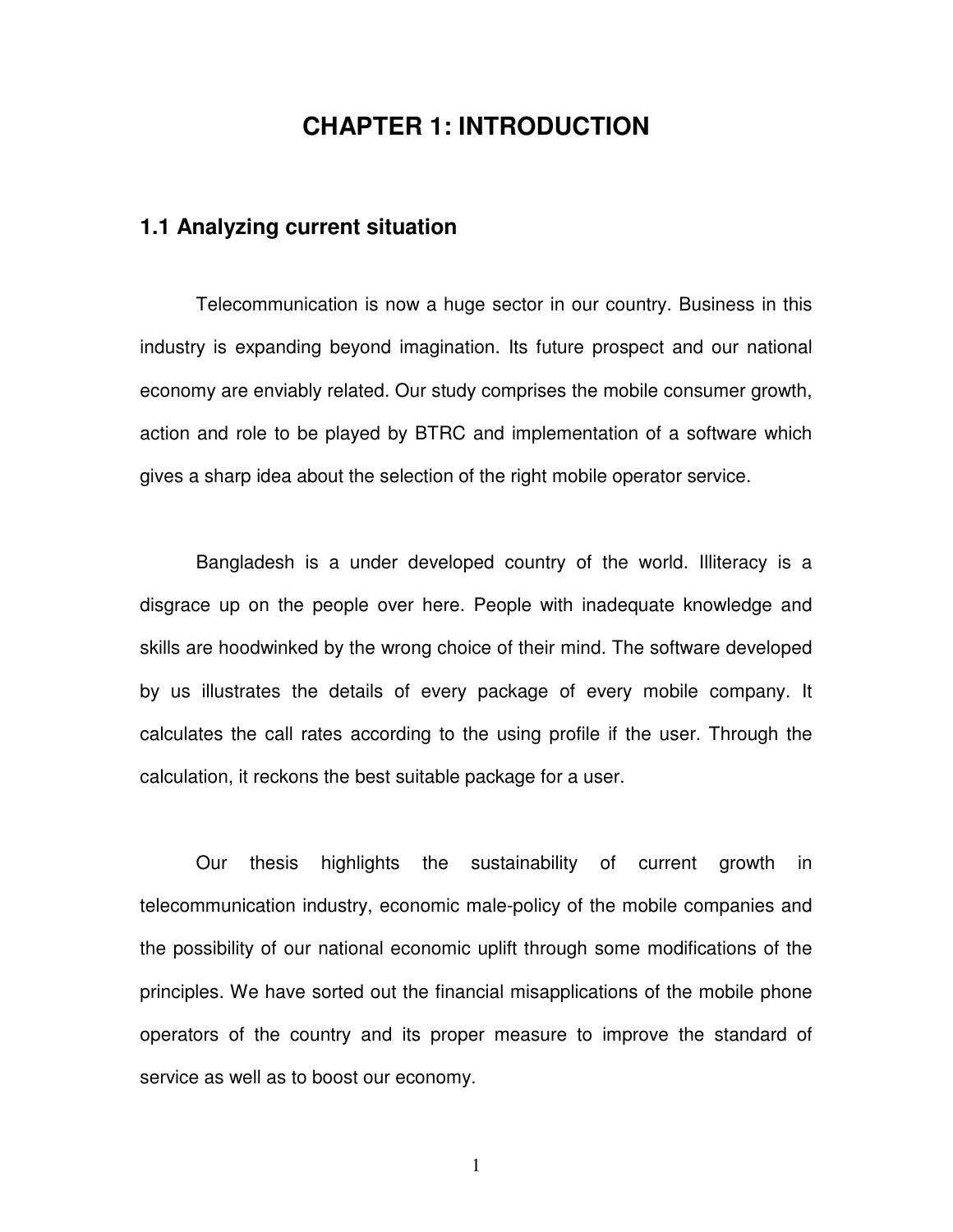Telecommunication industry has been having the largest boom in the history of it. In the last few years the total number of subscribers has been increased not in numbers rather in volumes. The present growth scenario is something like the following chart:



Here we see that in last year the increment was double. As this industry is in a rapid growth and directly influencing our economy our goal is to research the way to sustain this huge amount of growth.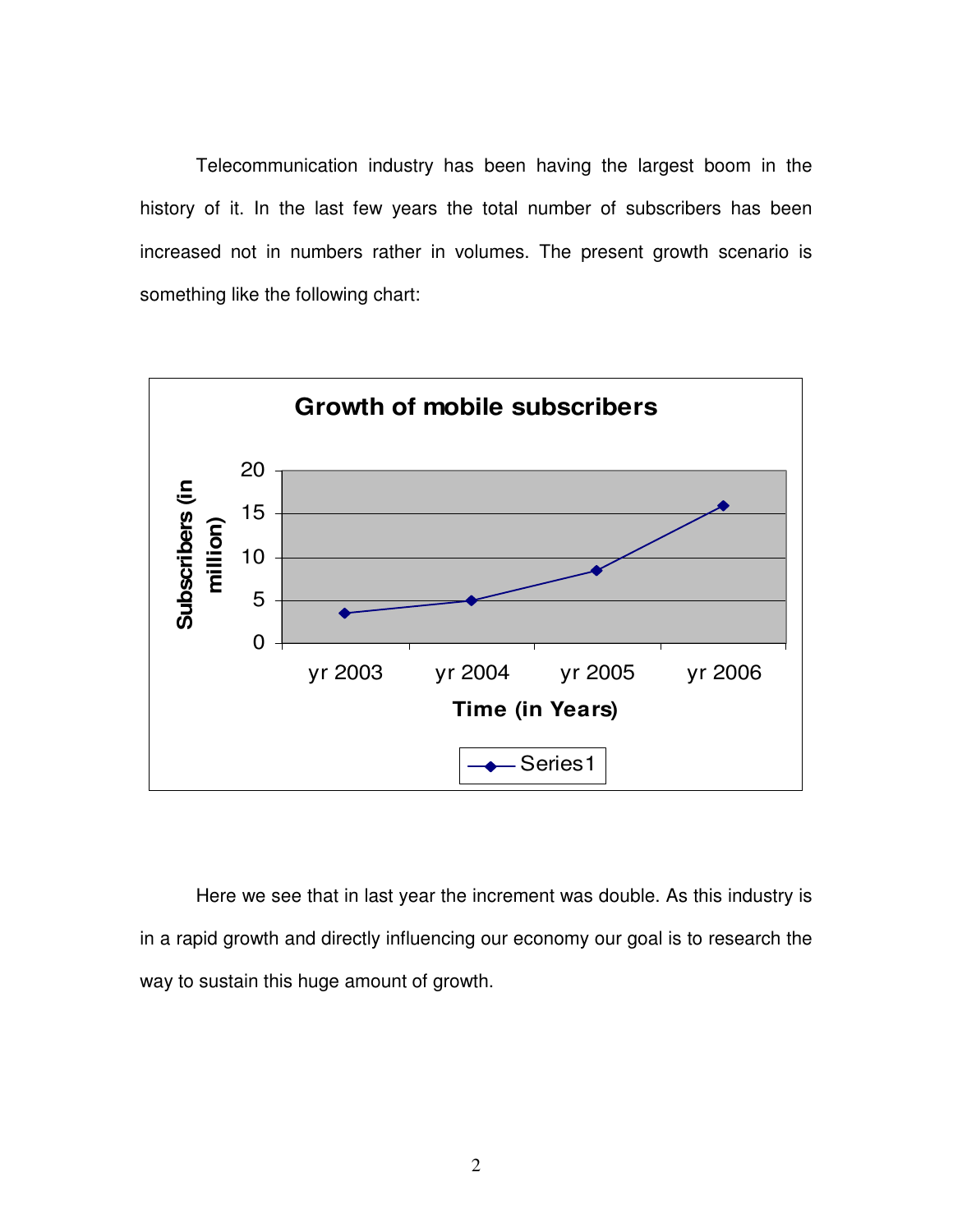Recommending policies for BTRC: The current policies of BTRC are too flexible for the operators. To improve the standard of service, develop proper customer care and maintain national economic interest, policies have to be revised with care in some places.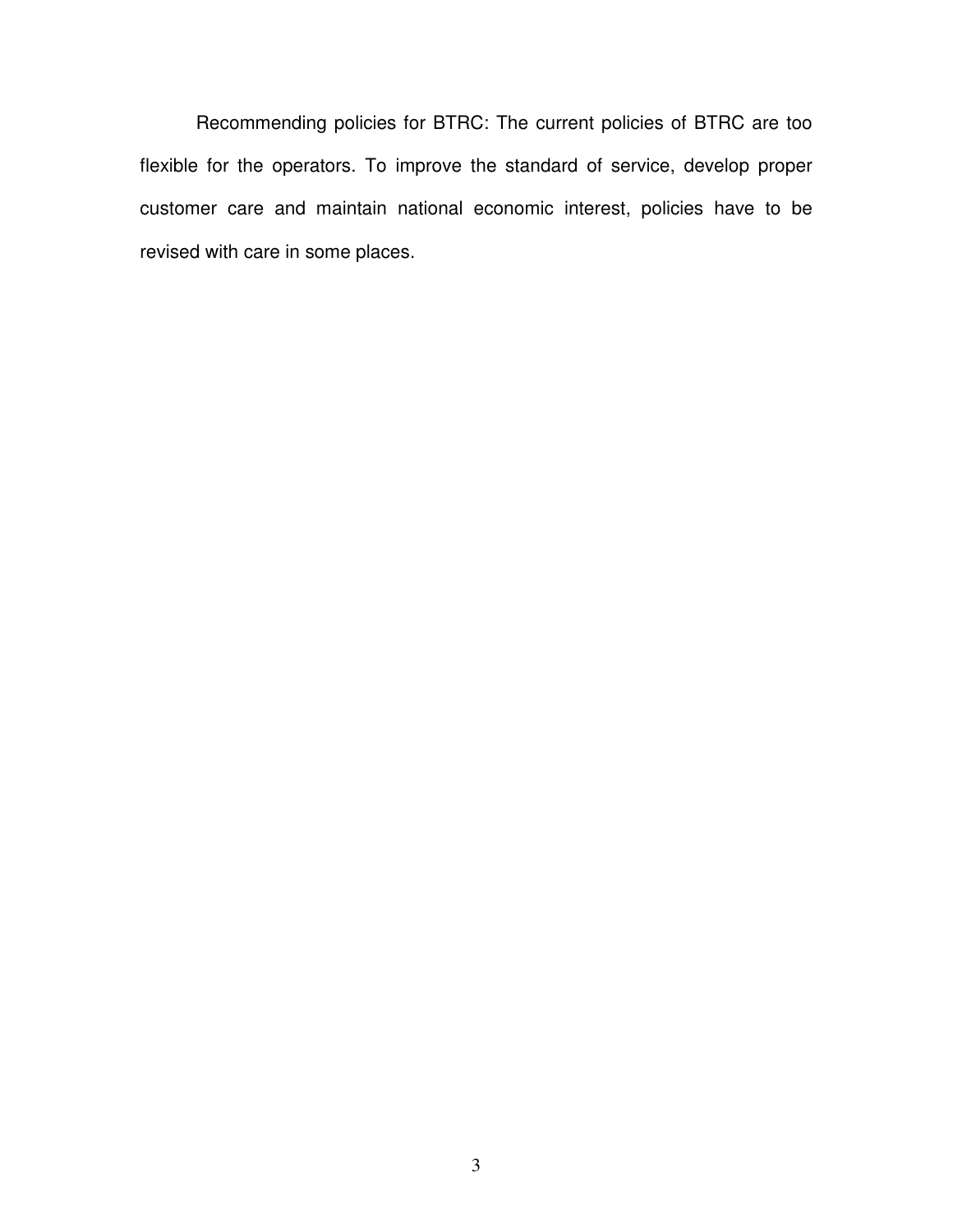# **CHAPTER 2: CONCERN FROM BTRC POLICY**

### **2.1 Package revision**

Mobile companies trying to popularize themselves are now involved in a rat race of income. Some are announcing free calls through out the day and night some are offering free calls all through the night. This vulgar race between the mobile companies has directly attacked the general subscribers. The adverse affects of these harmful packages must be mended. The shaded packages must be denounced by BTRC. They should enact principles to check the misuse of the attraction. So there should be strict rules about launching and promoting any packages as clearly as it can be so that is does not create any sort of confusion in the mind of the user while they are going for it. Because the present packages and its tariff is no where clearly stated. They are clearly deceiving people. There are so many hidden cost and charges in the packages but these are never stated clearly neither is the outlet nor in the promotions. BTRC should form a committee to guide the mobile companies to their package offers.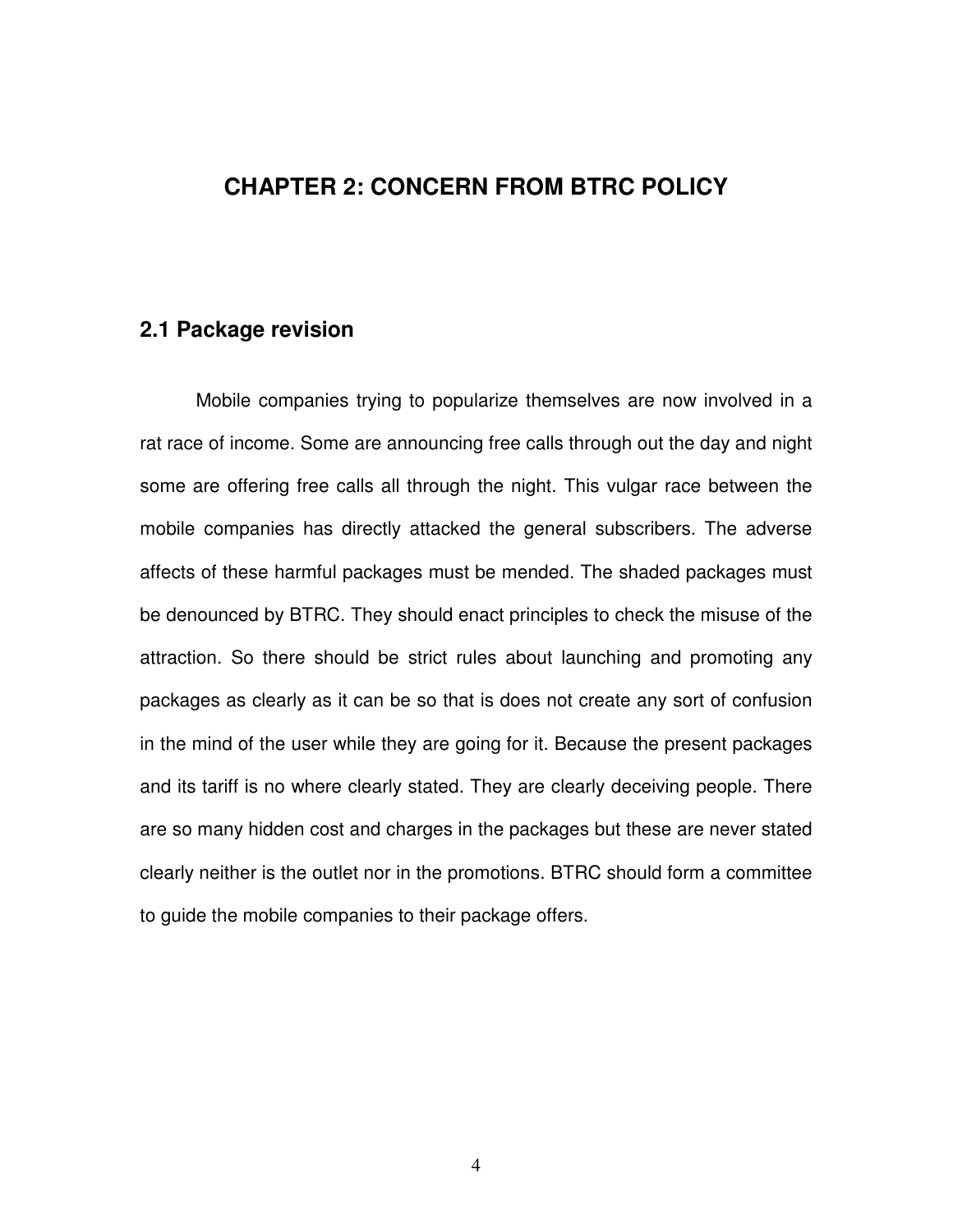### **2.2 Tariff management**

There is no guiding policy for the mobile phone operators of our country about the call tariff of the different packages on offer. This is surely a concern of BTRC. There should be a maximum imposable tariff provided by BTRC. This will definitely strict the operators do introduce package on every day basis and imposing tariff in any shape the feels better. This lack of guideline in the policy is directly hurting the subscriber's economic ability. Because now a day mobile phone is no longer a part of fashion rather it is becoming a necessity. So BTRC should provide a clear guideline to the operators on setting the tariff.

### **2.3 Local investment**

Expansion of telephones in the private sector is based on purely conservative estimates. The expansion in this sector could perhaps be much more as it is expected that the private sector will play an increasingly significant and prominent role in the development of the telecom sector. All necessary facilities to encourage such growth of the private sector will be readily forthcoming.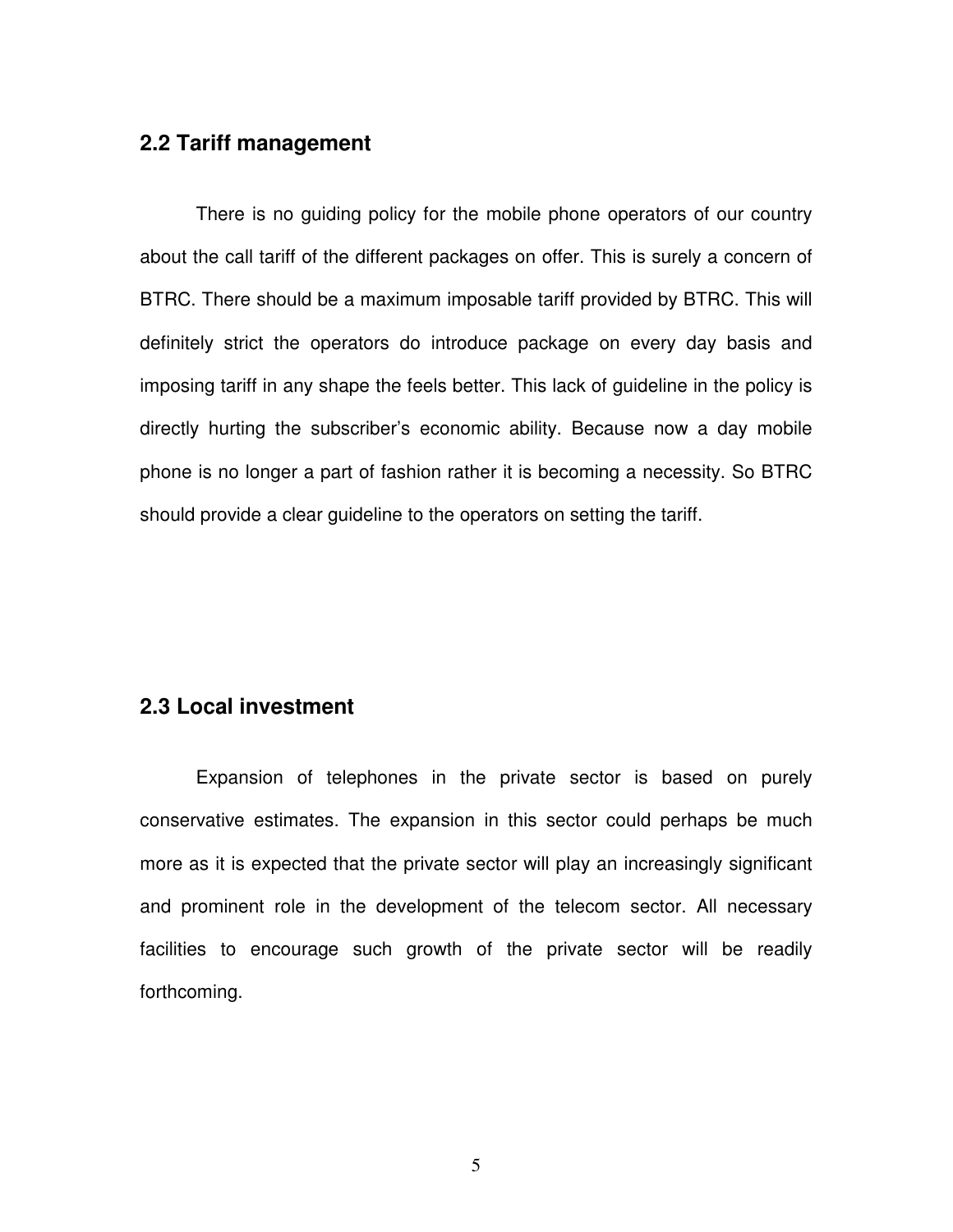Since Bangladesh is a developing country so it is quite difficult for the government to make sufficient investment in the telecommunication sector. It will be a slow process if the government is the lone investor in this sector. So in order to making it a revenue earning sector for the country and increase the growth of the industry the private investment is a must. The private company may take help from the foreign investor to make this sector into a world class standard.

 In Bangladesh already private investment has taken places. But the sad story is the private investments are not local. They are rather foreign investments. This is another major issue of revenue leaking. The majority percentage of all the operators of the country is being owned by foreign investors. There must be steps to encourage local investors in this booming industry.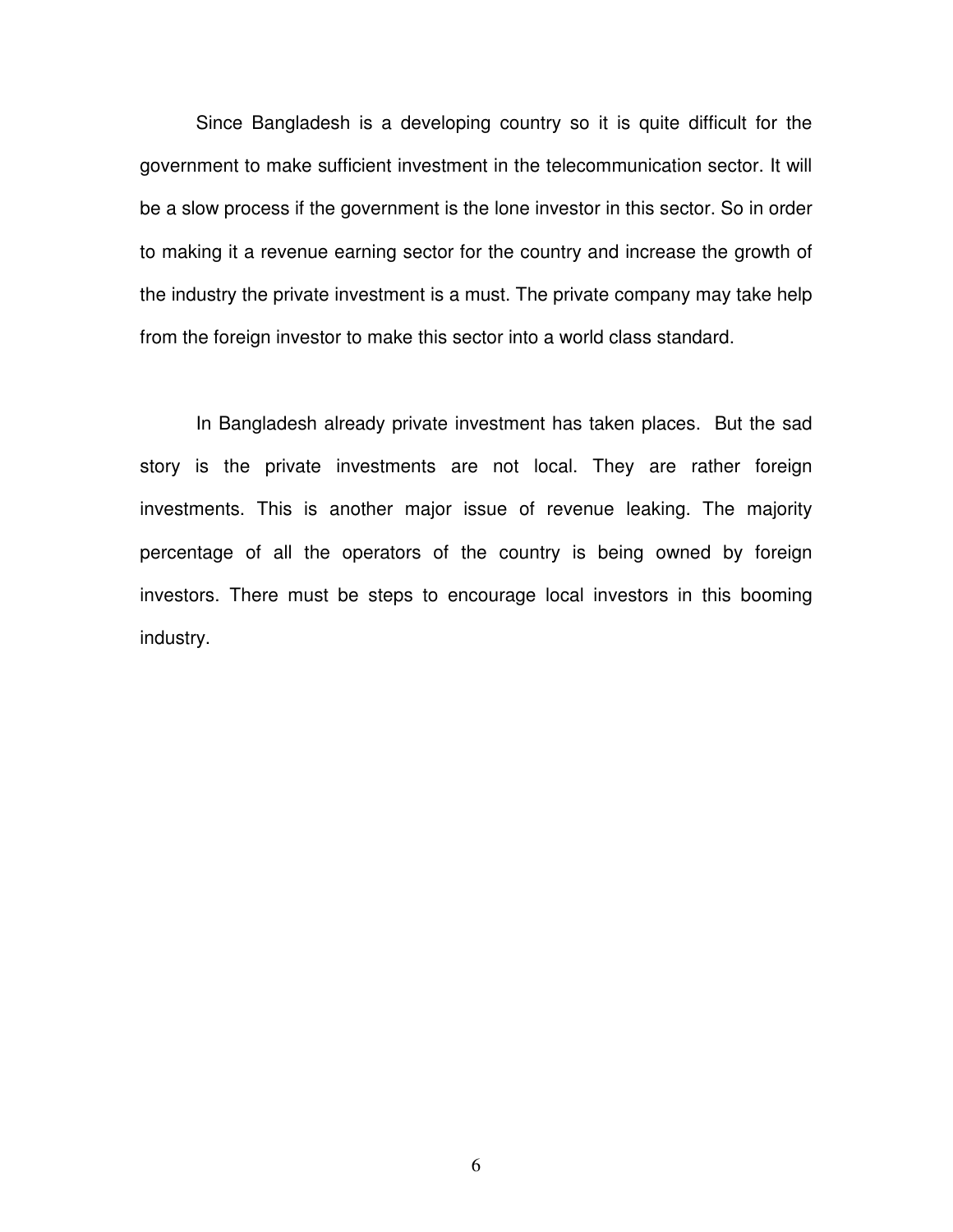### **2.4 Public share concern**

Out of 5 companies, 4 of them are financed by foreign investors. Our stock of foreign currency is very low. The limited amount of currency obtained by our national investors doesn't fill in the shortage of foreign currency. But to the contrary, the enormous amount of profit earned by the mobile companies is directly passed abroad. The stock of our own foreign currency is becoming deficient. For, example, Grameen Phone and Aktel cumulatively invested 60 million dollars in several fields. The single income of Grameen Phone out of its investment is alone 85 million dollars. If all this money is consigned to foreign countries, our national economy will be at stake. So, BTRC should develop a policy so that dollars to be consigned can not exceed a certain amount. Our suggestion is to have a time constraint in the license that after a certain period of time the company should declare its share in the stock market as public shares. This initiative will definitely prevent the massive revenue leaking from the fast growing telecommunication industry.

7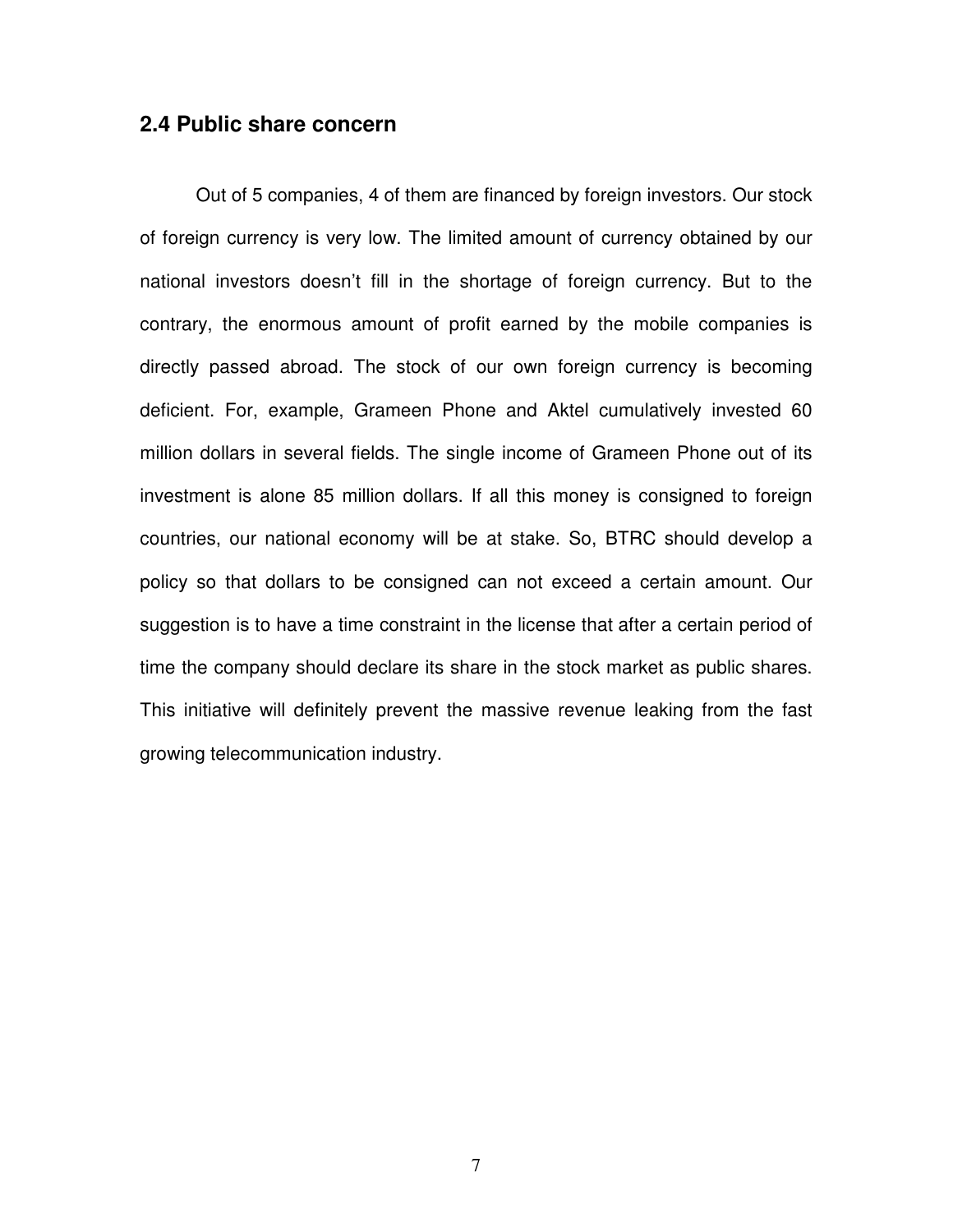# **CHAPTER 3: TARIFF STUDY**

# **3.1 Per capita income of people**

In general the per capita income of our country fluctuates between \$400 and \$450. But if we consider the income of the lowest level of people using a mobile phone, it gives us a whole different scenario.

Per capita income of the lowest income group of mobile phone user is somewhere between \$900 and \$920. If we convert this into BDT it becomes almost BDT 5500 per month.

# **3.2 Division of income**

The division of people's income (BDT 5500) is described here:

Income breakdown of people:

| Total                 | 100% |
|-----------------------|------|
| Savings               | 10%  |
| Miscellaneous Expense | 10%  |
| Accommodation         | 20%  |
| Food                  | 60%  |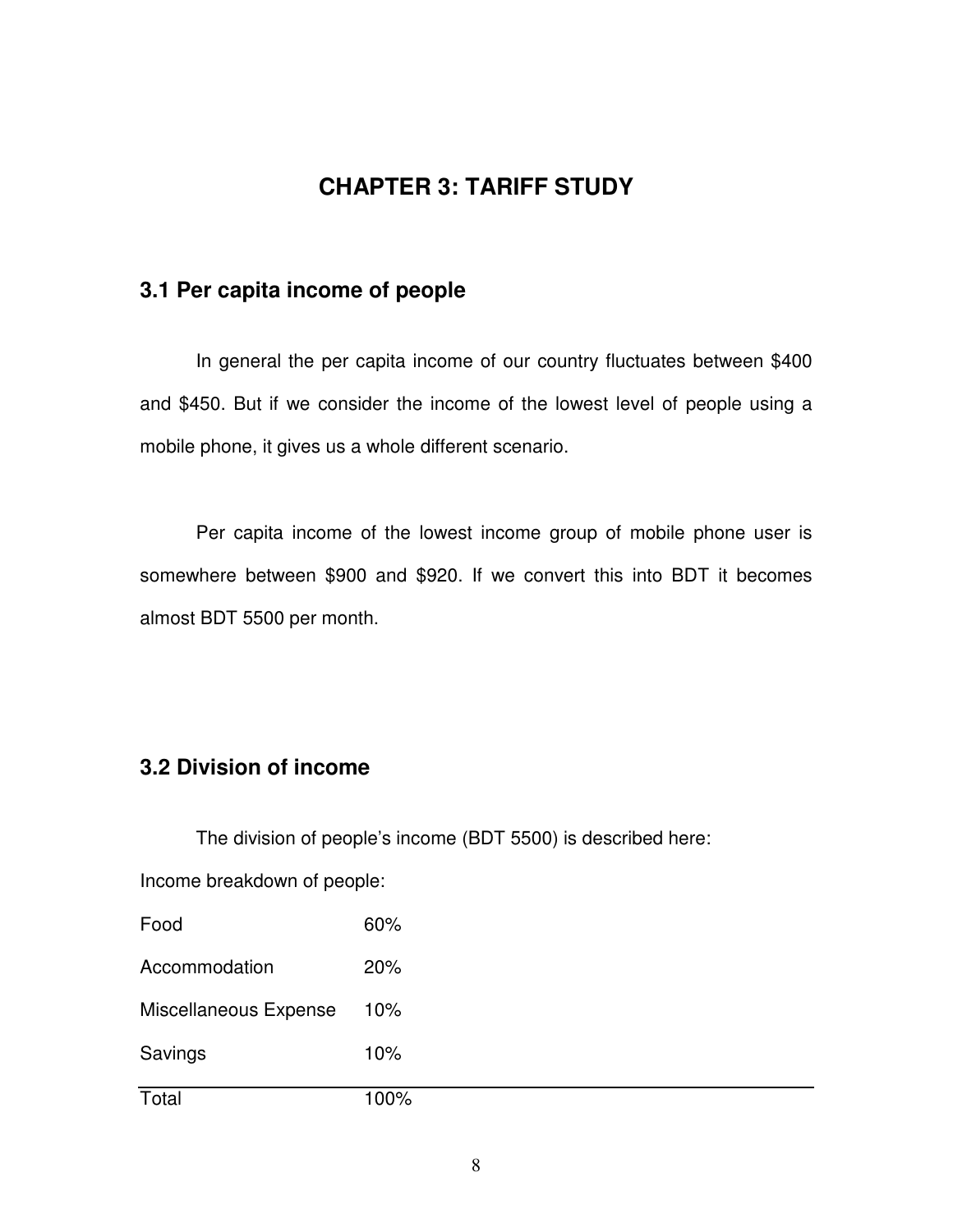#### **3.3 Affordability**

Affordability means how much a person can afford for something within his income or budget. So the mobile phone tariff of our country should be considering this factor that the assigned tariff must be affordable by the general users. Users should not feel the cost as a burden. If so then a sharp decline from the rapid growth of recent time is waiting for the country.

#### **3.4 Affordability analysis**

From an economist's point of view a person can afford half of the savings for extra expenses from his income. If we consider this extra expense as a budget for mobile using a person can manage to expend 5% of his monthly income in mobile phones. In our country if the monthly income is approximately BDT 5500, 5% of it becomes almost BDT 270. That means a general person of our country has the ability to spend BDT 270 per month for using a mobile phone. But our question is, is it the amount people are spending in the present tariff scenario, definitely not. Now let us have a tariff design considering people's affordability as the highest priority.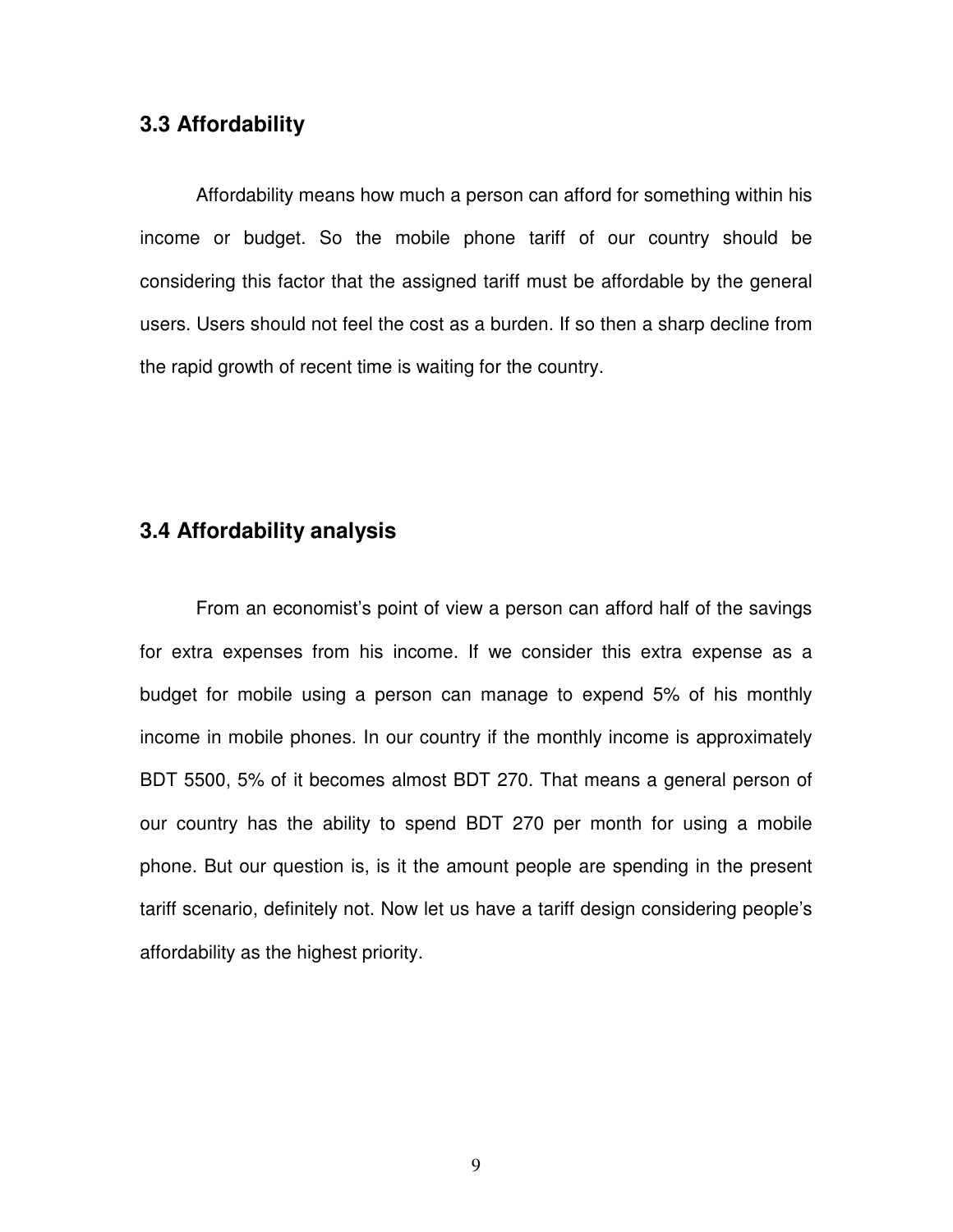### **3.5 Tariff proposal**

 People can spend BDT 270 per month. From our survey we found that a person talks 10 minutes every day in mobile phone. So the monthly time becomes 300 minutes. Now if we design the tariff it becomes 300/270 = BDT 0.9 per minute. But the point here is the amount is including VAT. So excluding VAT the amount becomes **BDT 0.8/min**. This is the marginal amount of tariff which will not create any pressure on people's monthly budget.

So the actual tariff that suits people with their monthly income is **BDT 0.8** per min.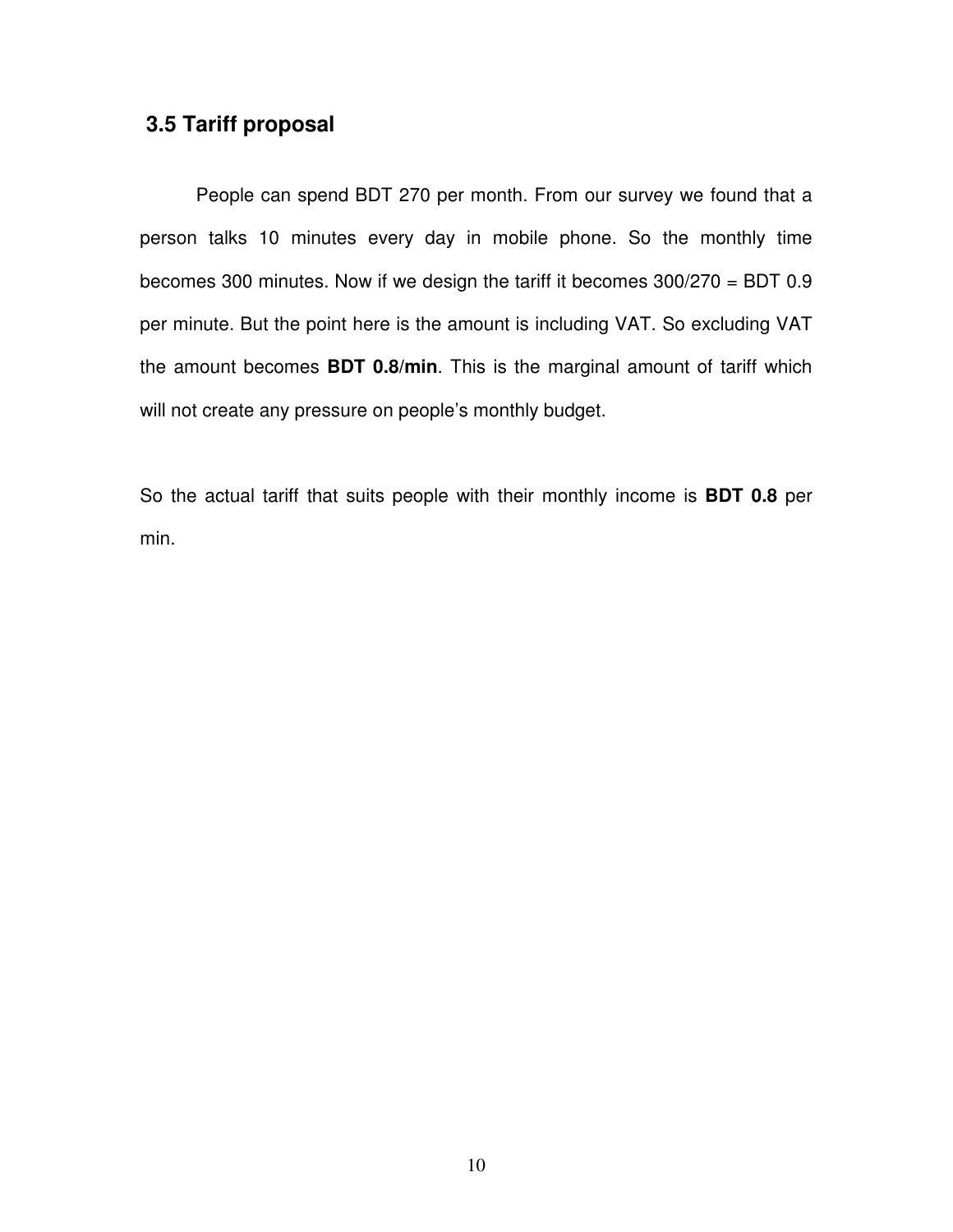# **CHAPTER 4: CURRENT MARKET SCENARIO**

# **4.1 About the operators**

At present there are 5 mobile phone operators in the country. These are:

- 1. Grameen phone
- 2. Aktel
- 3. Banglalink
- 4. Citycell
- 5. Teletalk

Of the 5 operators only Teltalk is a state owned mobile phone company. All the other 4 are foreign invested companies.

Current subscriber information of the operators is given below:

| Grameen phone     |   | 8.5 | million |  |
|-------------------|---|-----|---------|--|
| Aktel             |   | 4   | million |  |
| <b>Banglalink</b> |   | 2   | million |  |
| Citycell          |   | 1   | million |  |
| <b>Teletalk</b>   |   | 0.5 | million |  |
| Total             | ٠ | 16  | million |  |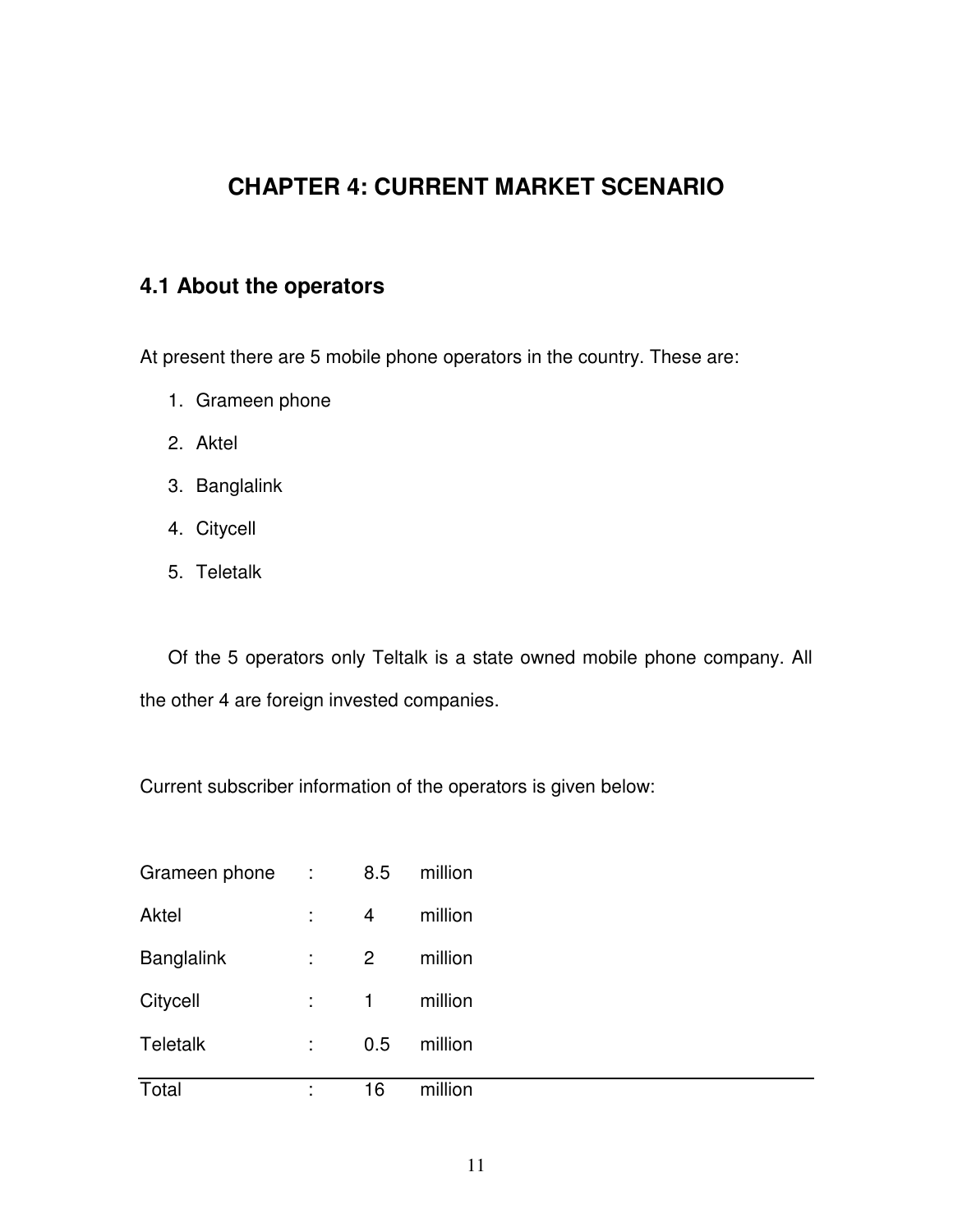# **4.2 Present tariff system**

During our survey we have gone through each of the packages of all the operators. Here is the tariff of the different packages of the three major operators of the country:

|                   | <b>GP</b>      | <b>GP</b>       | anytime | anytime | <b>Easy</b>    | <b>EASY</b> |
|-------------------|----------------|-----------------|---------|---------|----------------|-------------|
| <b>Time Slots</b> | <b>Regular</b> | <b>National</b> | 300     | 500     | <b>Prepaid</b> | Gold        |
| 8 am - 1 pm       | 4              | 4               | 4       | 3       | 4.8            | 4.8         |
| $1$ pm - $4$ pm   | 4              | 4               | 4       | 3       | 4.8            | 4.8         |
| 4 pm - 8 pm       | 4              | 4               | 4       | 3       | 4.8            | 4.8         |
| 8 pm - 11 pm      | 3              | 3               | 4       | 3       | 4.8            | 4.8         |
| 11 pm - 8 am      | $\overline{2}$ | $\mathbf{2}$    | 3       | 3       | $\mathbf{3}$   | 3           |

#### **Grameen phone**

#### **Aktel**

| <b>Time Slots</b> | <b>Pre-Paid</b> | exceed | <b>JOY</b> | <b>Post-Paid</b> |
|-------------------|-----------------|--------|------------|------------------|
| 8 am - 1 pm       | 4.9             | 2.4    | 4.5        | 4                |
| 1 pm - 4 pm       | 4.9             | 2.4    | 4.5        | 4                |
| 4 pm - 8 pm       | 4.9             | 2.4    | 4.5        | 4                |
| 8 pm - 11 pm      | 4.9             | 2.4    | 4.5        | 3                |
| 11 pm - 8 am      | 2.5             | 1.35   | 2.5        | 1.5              |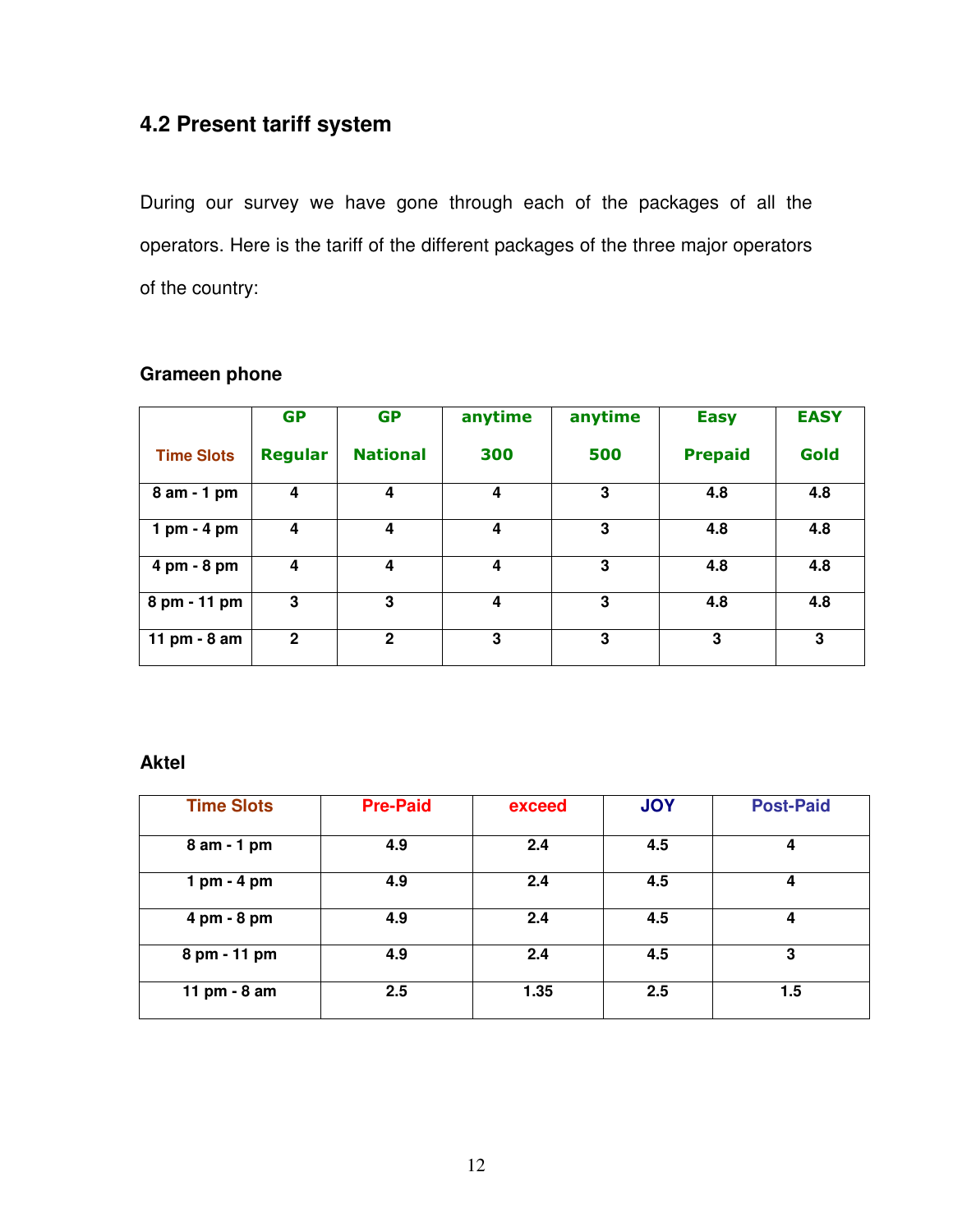# **Banglalink**

|                   |           |               | <b>Banglalink</b> | <b>Banglalink M2M</b> | <b>Banglalink</b> |
|-------------------|-----------|---------------|-------------------|-----------------------|-------------------|
| <b>Time Slots</b> | be-linked | ladies, first | <b>Standard</b>   | <b>Plus</b>           | <b>M2M</b>        |
| 8 am - 1 pm       | 4.4       | 4.5           | 4                 | 4                     | 4                 |
| $1$ pm - $4$ pm   | 4.4       | 4.5           | 4                 | 4                     | 4                 |
| 4 pm - 8 pm       | 4.4       | 4.5           | 4                 | 4                     | 4                 |
| 8 pm - 11 pm      | 4.4       | 4.5           | 3                 | 3                     | 3                 |
| 11 pm - 8 am      | 1.96      | 1.96          | 1.5               | 1.5                   | 1.5               |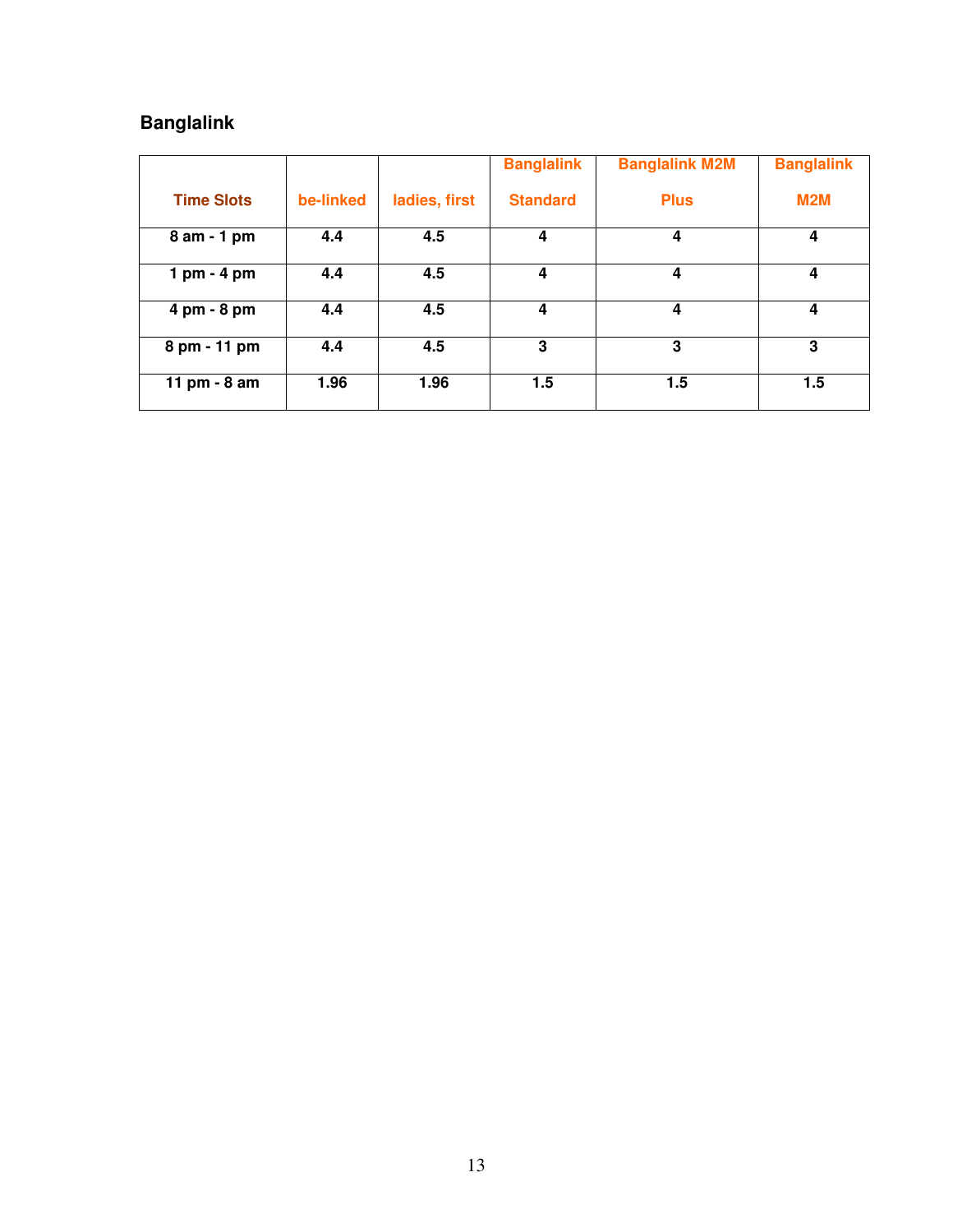#### **4.3 Gross income analysis**

If we analyze the gross income of the companies it will unfold a new chapter to us and that is how much revenue is leaking annually from our country from the possible highest revenue earning industry. The gross income analysis of the three major operators is as follows:

#### **4.3.1 Grameen phone**

4.3.1.1 Revenue calculation

Total number of subscriber of Grameen Phone is considered to be 5 million and the flat tariff that is generalized tariff of their packages is considered to be BDT 4 per minute. Now if we simply calculate the gross monthly revenue of Grameen Phone it becomes:

5 million X BDT 4 X 300 min (average talk time) = **BDT 6000 million** 

4.3.1.2 Expenditure calculation

#### **Call establishment & network management cost**

For each call the call establishment cost is BDT 0.26. Let this amount be applicable for each minute rather than each call for ease of calculation

5 million X BDT 0.26 X 300 = **BDT 390 million**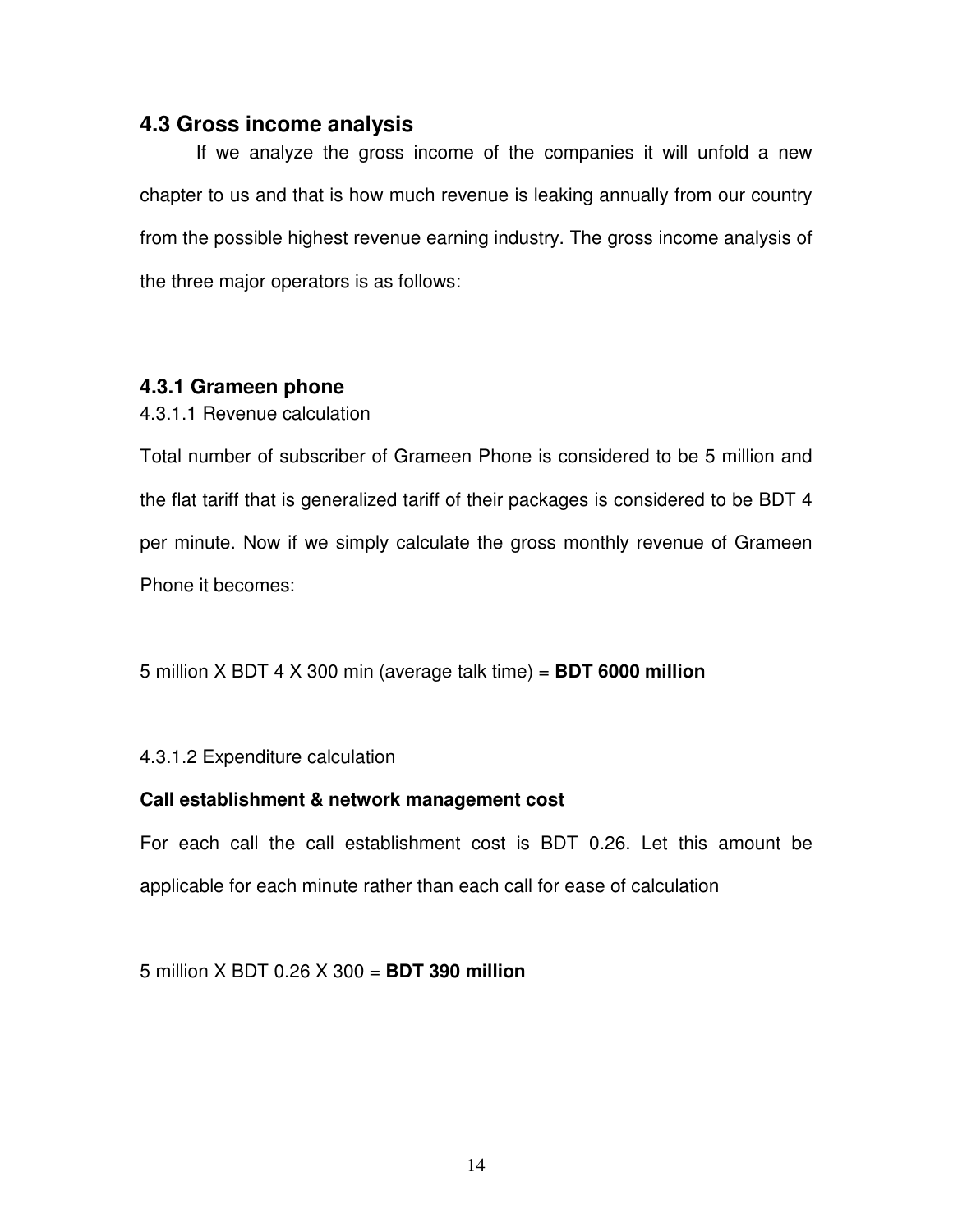# **Salary:**

Grameen has approximately 5000 employee nation wide. Their average salary is BDT 30000. So monthly salary is,

5000 X BDT 30000 = **BDT 150 million** 

### **Promotion and others:**

| Monthly television advertisement | and the state of the | BDT 81 million  |
|----------------------------------|----------------------|-----------------|
| Monthly other expenses           |                      | BDT 12 million  |
| Total monthly expense            |                      | BDT 168 million |

| Total monthly expense | $=$ BDT (390 + 150 + 168) million |
|-----------------------|-----------------------------------|
|-----------------------|-----------------------------------|

### **= BDT 708 million** (approximately)

4.3.1.3 Income calculation

| <b>Gross monthly income</b> | $\mathbf{r}$ |       | <b>BDT 5300 million</b> (approximately) |
|-----------------------------|--------------|-------|-----------------------------------------|
| Gross monthly expenses $=$  |              | $(-)$ | BDT 708 million                         |
| Gross monthly revenue       | $=$          |       | BDT 6000 million                        |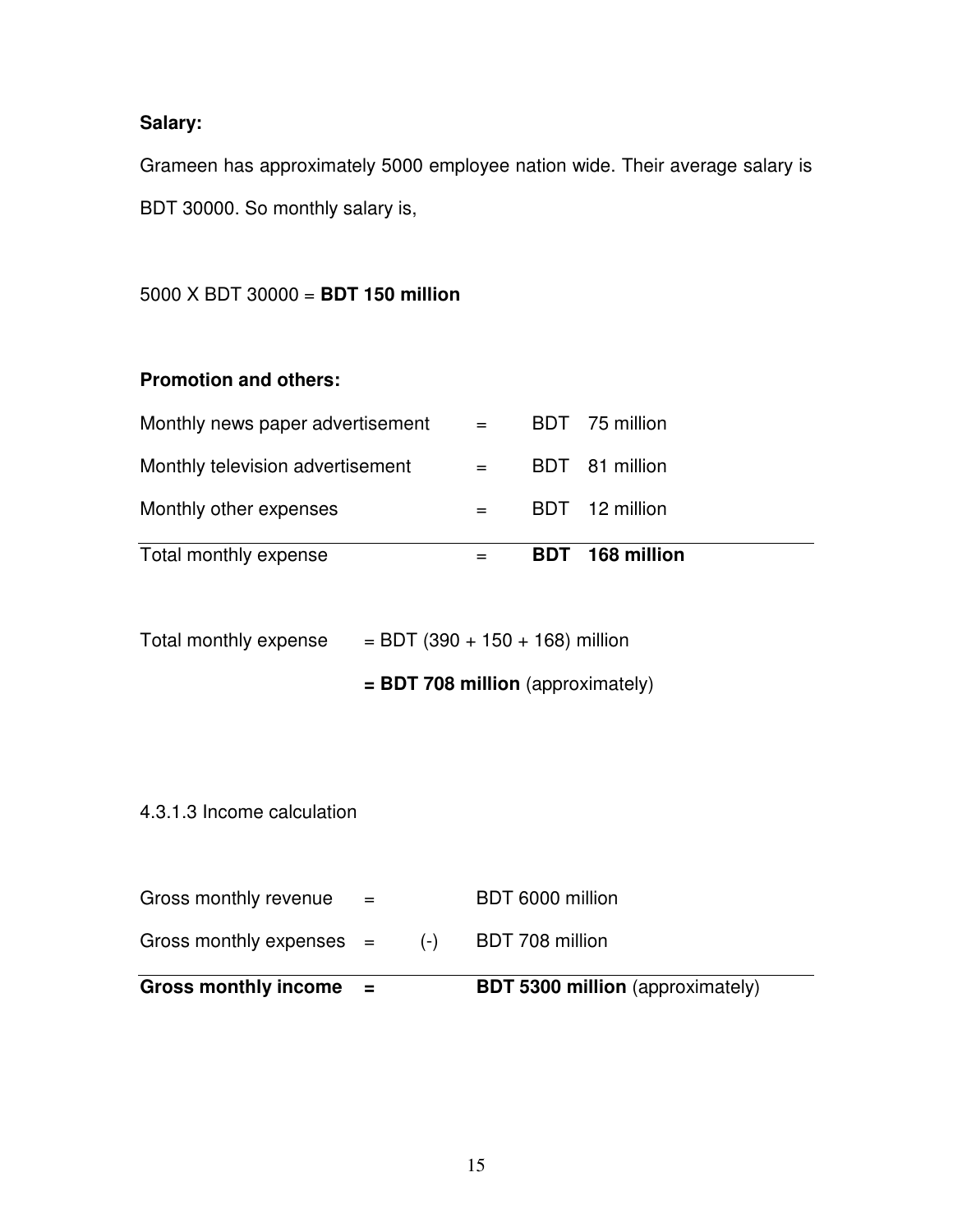#### **4.3.2 Aktel**

#### 4.3.2.1 Revenue calculation

Total number of subscriber of Aktel is considered to be 3.5 million and the flat tariff that is generalized tariff of their packages is considered to be BDT 4 per minute. Now if we simply calculate the gross monthly revenue of Aktel it becomes:

3.5 million X BDT 4 X 300 min (average talk time) = **BDT 4200 million** 

#### 4.3.2.2 Expenditure calculation

#### **Call establishment & network management cost**

For each call the call establishment cost is BDT 0.26. Let this amount be applicable for each minute rather than each call for ease of calculation

#### 3.5 million X BDT 0.26 X 300 = **BDT 273 million**

#### **Salary:**

Aktel has approximately 4000 employee nation wide. Their average salary is BDT 20000. So monthly salary is,

4000 X BDT 30000 = **BDT 80 million**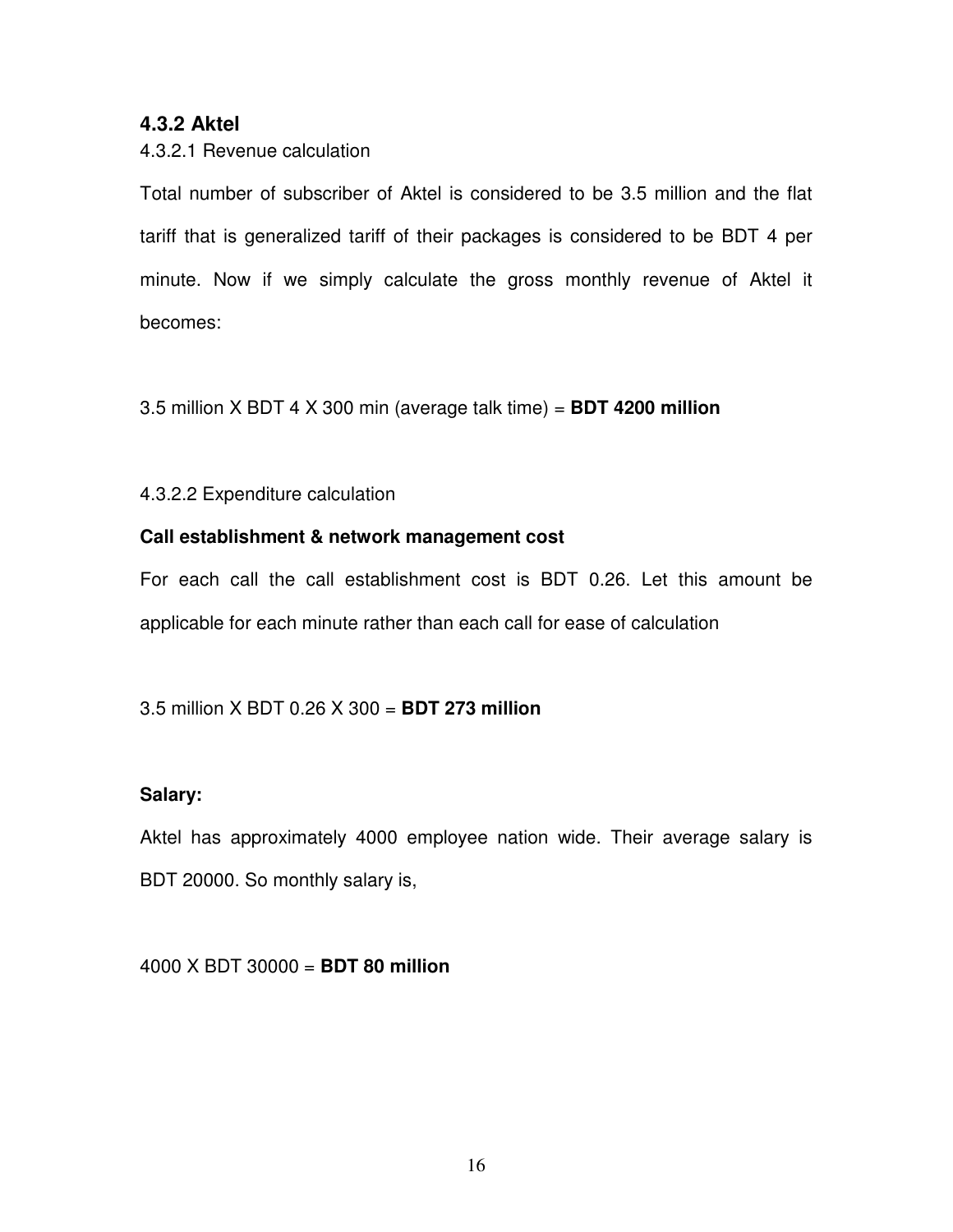# **Promotion and others:**

| Total monthly expense            |                           | <b>BDT</b> 110 million |
|----------------------------------|---------------------------|------------------------|
| Monthly other expenses           |                           | BDT 10 million         |
| Monthly television advertisement | $\alpha = 1$ and $\alpha$ | BDT 50 million         |
| Monthly news paper advertisement | $\alpha_{\rm c} = 0.000$  | BDT 50 million         |

| Total monthly expense | $=$ BDT (273 + 80 + 110) million |
|-----------------------|----------------------------------|
|-----------------------|----------------------------------|

 **= BDT 450 million** (approximately)

 $\overline{\phantom{0}}$ 

| <b>Gross monthly income</b> | $\mathbf{r}$              |       | <b>BDT 3750 million</b> (approximately) |
|-----------------------------|---------------------------|-------|-----------------------------------------|
| Gross monthly expenses $=$  |                           | $(-)$ | BDT 450 million                         |
| Gross monthly revenue       | $\mathbf{r} = \mathbf{r}$ |       | BDT 4200 million                        |
| 4.3.2.3 Income calculation  |                           |       |                                         |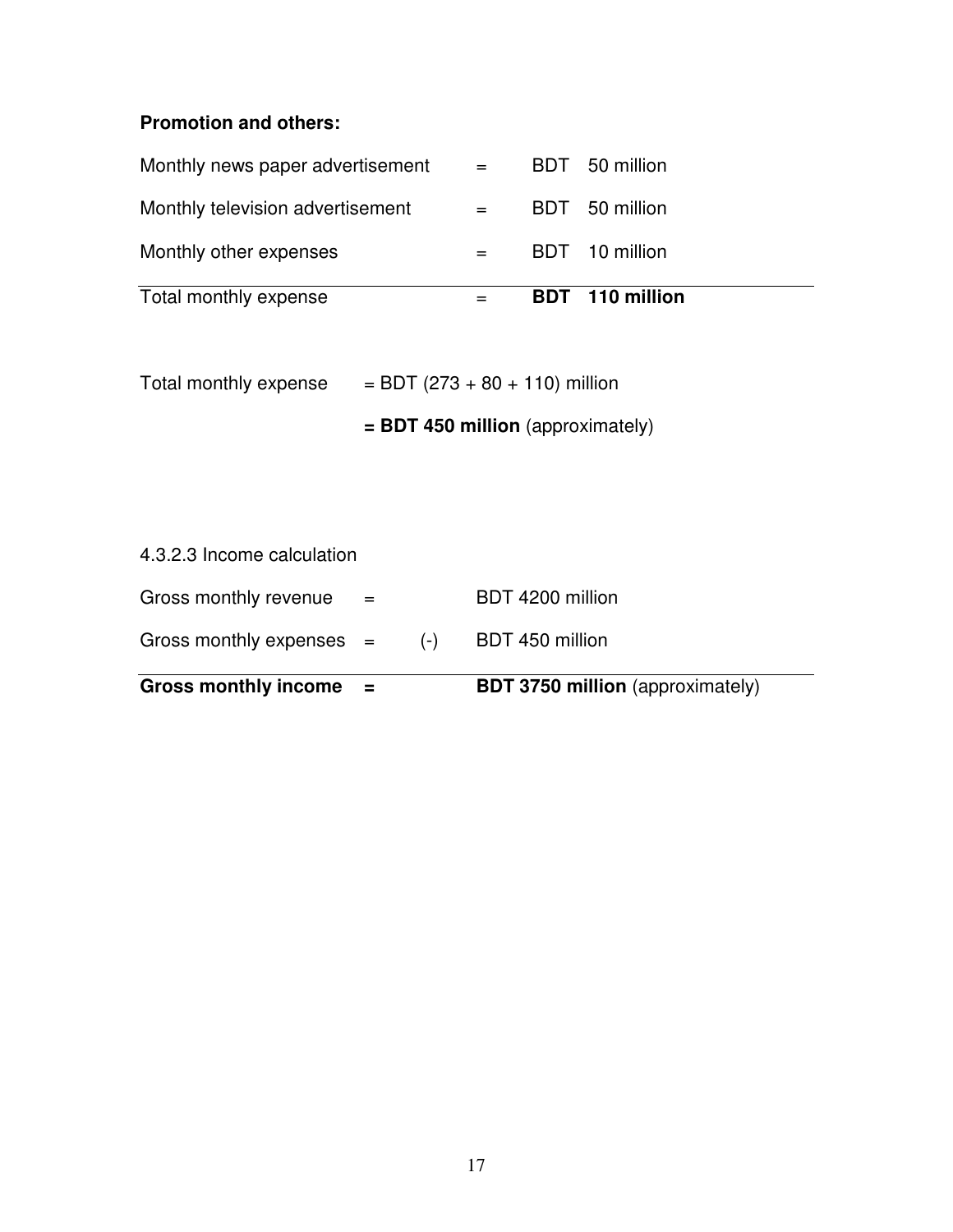#### **4.3.3 Banglalink**

#### 4.3.3.1 Revenue calculation

Total number of subscriber of Banglalink is considered to be 2 million and the flat tariff that is generalized tariff of their packages is considered to be BDT 4 per minute. Now if we simply calculate the gross monthly revenue of Banglalink it becomes:

2 million X BDT 4 X 300 min (average talk time) = **BDT 2400 million** 

4.3.3.2 Expenditure calculation

#### **Call establishment & network management cost**

For each call the call establishment cost is BDT 0.26. Let this amount be applicable for each minute rather than each call for ease of calculation

#### 2 million X BDT 0.26 X 300 = **BDT 156 million**

#### **Salary:**

Banglalink has approximately 2500 employee nation wide. Their average salary is BDT 25000. So monthly salary is,

2500 X BDT 25000 = **BDT 62.5 million**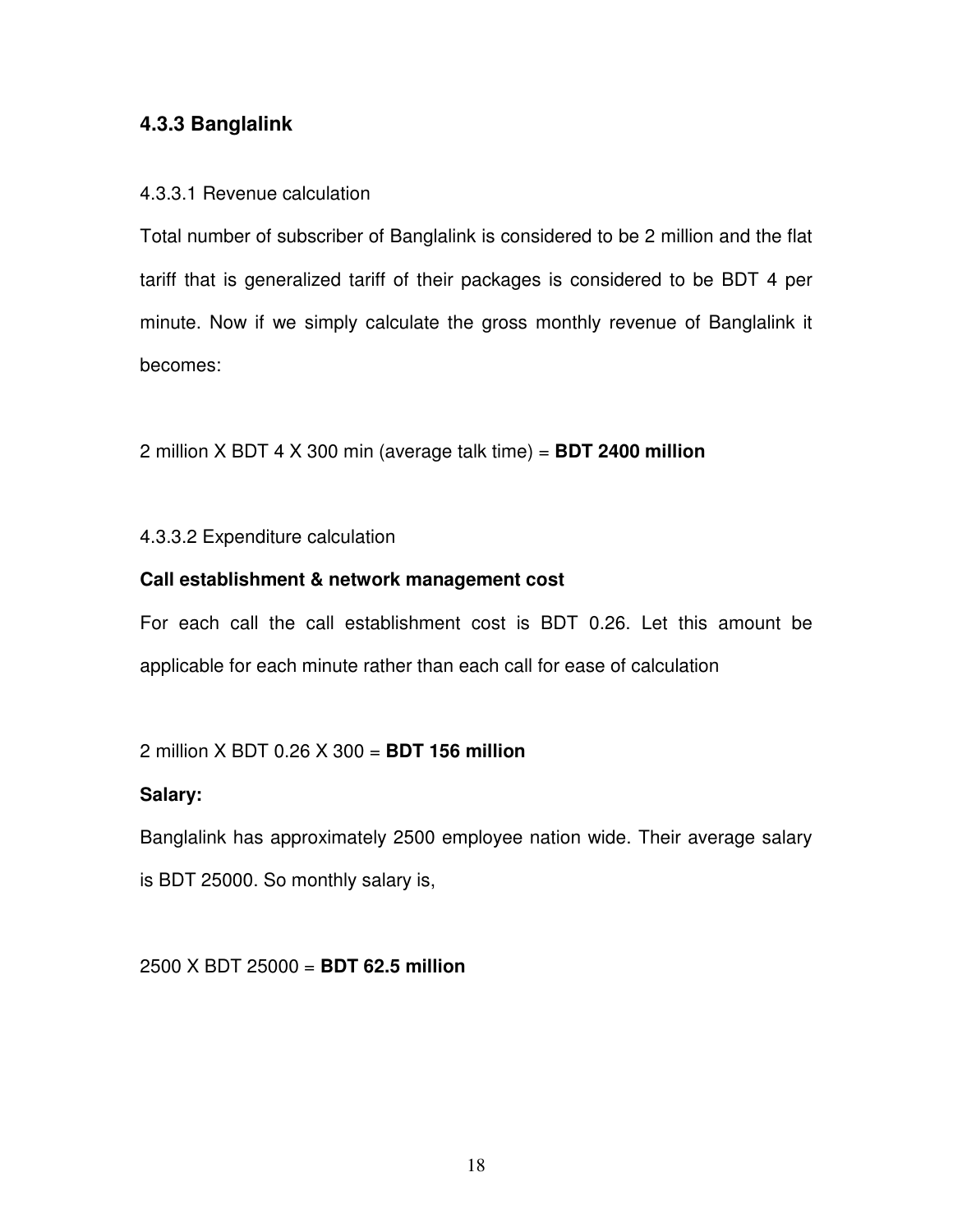# **Promotion and others:**

| Total monthly expense            |                                                                                            | BDT 135 million |
|----------------------------------|--------------------------------------------------------------------------------------------|-----------------|
| Monthly other expenses           |                                                                                            | BDT 10million   |
| Monthly television advertisement | $\alpha = 0.000$                                                                           | BDT 65 million  |
| Monthly news paper advertisement | $\mathcal{L}^{\mathcal{L}}(x) = \mathcal{L}^{\mathcal{L}}(x) \mathcal{L}^{\mathcal{L}}(x)$ | BDT 60 million  |

| Total monthly expense | $=$ BDT (156 + 62.5 + 135) million |
|-----------------------|------------------------------------|
|-----------------------|------------------------------------|

 **= BDT 350 million** (approximately)

| <b>Gross monthly income</b> | <b>Section</b> |       | <b>BDT 2000 million</b> (approximately) |
|-----------------------------|----------------|-------|-----------------------------------------|
| Gross monthly expenses $=$  |                | $(-)$ | BDT 350 million                         |
| Gross monthly revenue       | $\equiv$       |       | BDT 2400 million                        |
| 4.3.3.3 Income calculation  |                |       |                                         |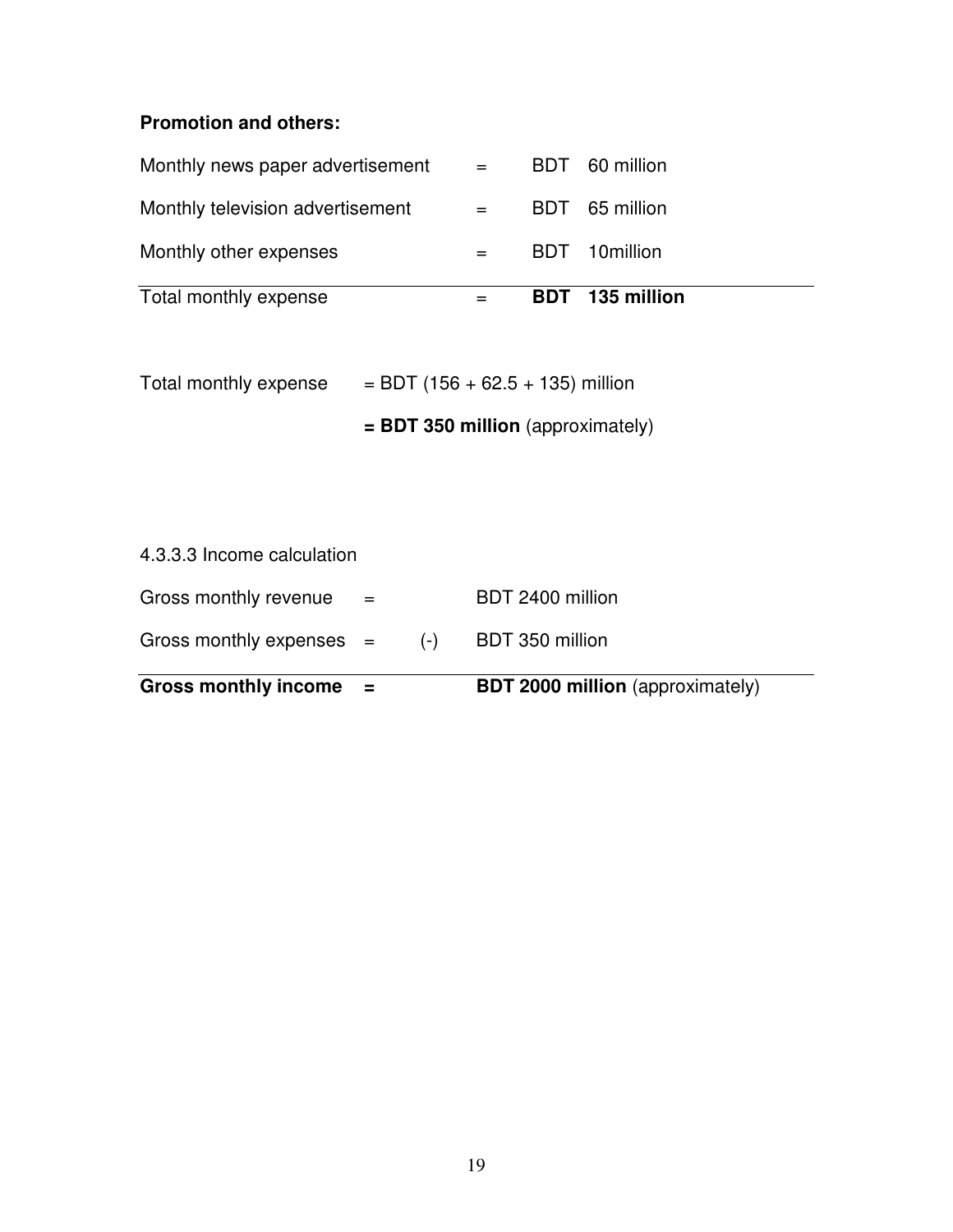# **CHAPTER 5: MARKET SCENARIO ON PROPOSED TARIFF**

# **5.1 Operators on proposed tariff**

 If the proposed tariff from chapter 3 is applied to all the operators there will be a huge deflection in the income of them but still there will be no loss at least. The situation of three major operators might be as follows:

#### **5.1.1 Grameen phone**

5.1.1.1 Revenue calculation

5 million X BDT 0.8 X 300 min (average talk time) = **BDT 1200 million** 

#### 5.1.1.2 Expenditure calculation

#### **Call establishment & network management cost**

For each call the call establishment cost is BDT 0.26. Let this amount be applicable for each minute rather than each call for ease of calculation

5 million X BDT 0.26 X 300 = **BDT 390 million** 

#### **Salary:**

Grameen has approximately 5000 employee nation wide. Their average salary is

BDT 30000. So monthly salary is,

#### 5000 X BDT 30000 = **BDT 150 million**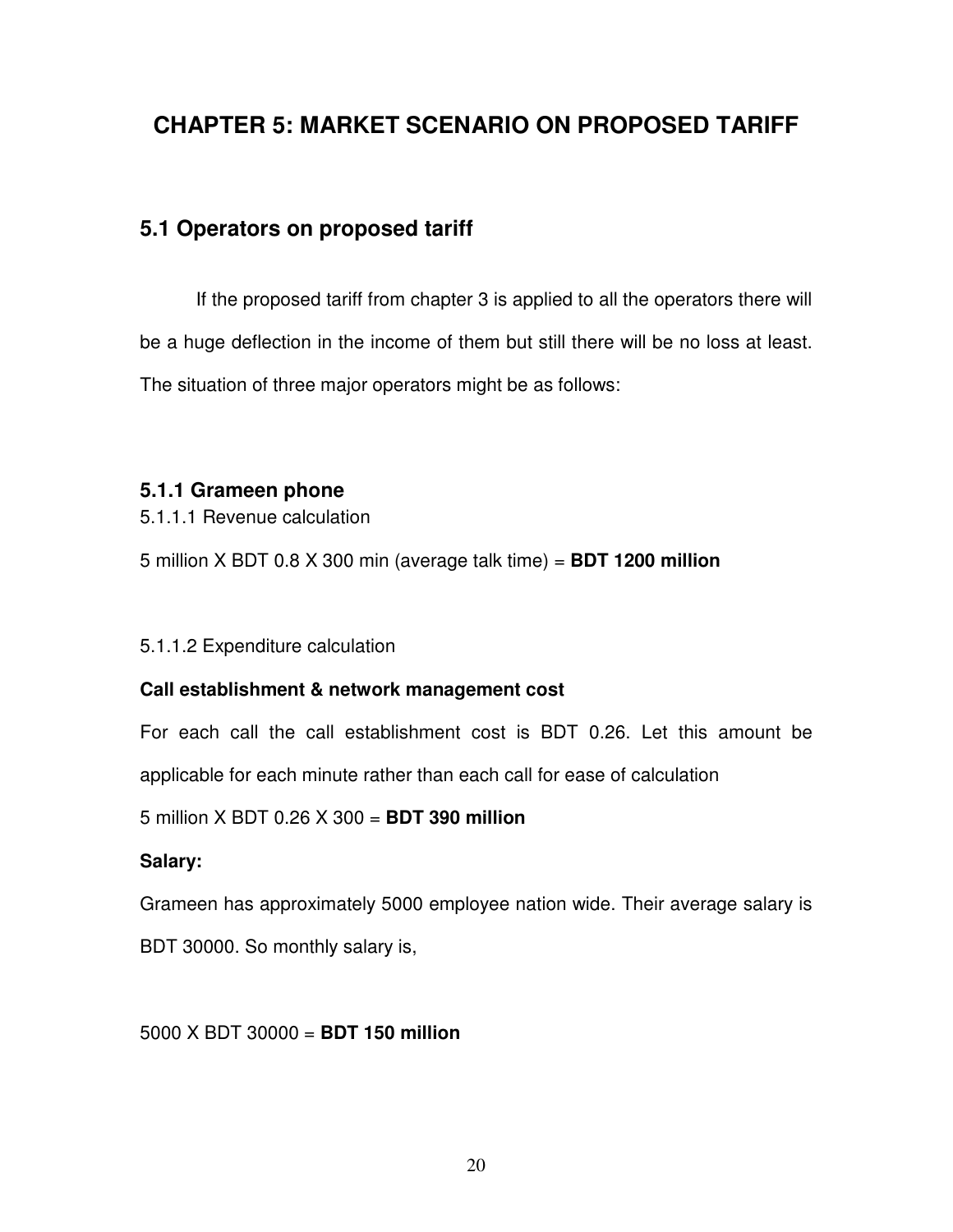# **Promotion and others:**

| Total monthly expense            |                           | BDT 168 million |
|----------------------------------|---------------------------|-----------------|
| Monthly other expenses           |                           | BDT 12 million  |
| Monthly television advertisement | $\alpha = 1$ and $\alpha$ | BDT 81 million  |
| Monthly news paper advertisement | $\mathbf{r} = \mathbf{r}$ | BDT 75 million  |

|                       | $=$ BDT 708 million (approximately) |
|-----------------------|-------------------------------------|
| Total monthly expense | $=$ BDT (390 + 150 + 168) million   |

5.1.1.3 Income calculation

| Gross monthly income $=$   |                      |       | <b>BDT 500 million</b> (approximately) |
|----------------------------|----------------------|-------|----------------------------------------|
| Gross monthly expenses $=$ |                      | $(-)$ | BDT 708 million                        |
| Gross monthly revenue      | $\sim$ $\sim$ $\sim$ |       | BDT 1200 million                       |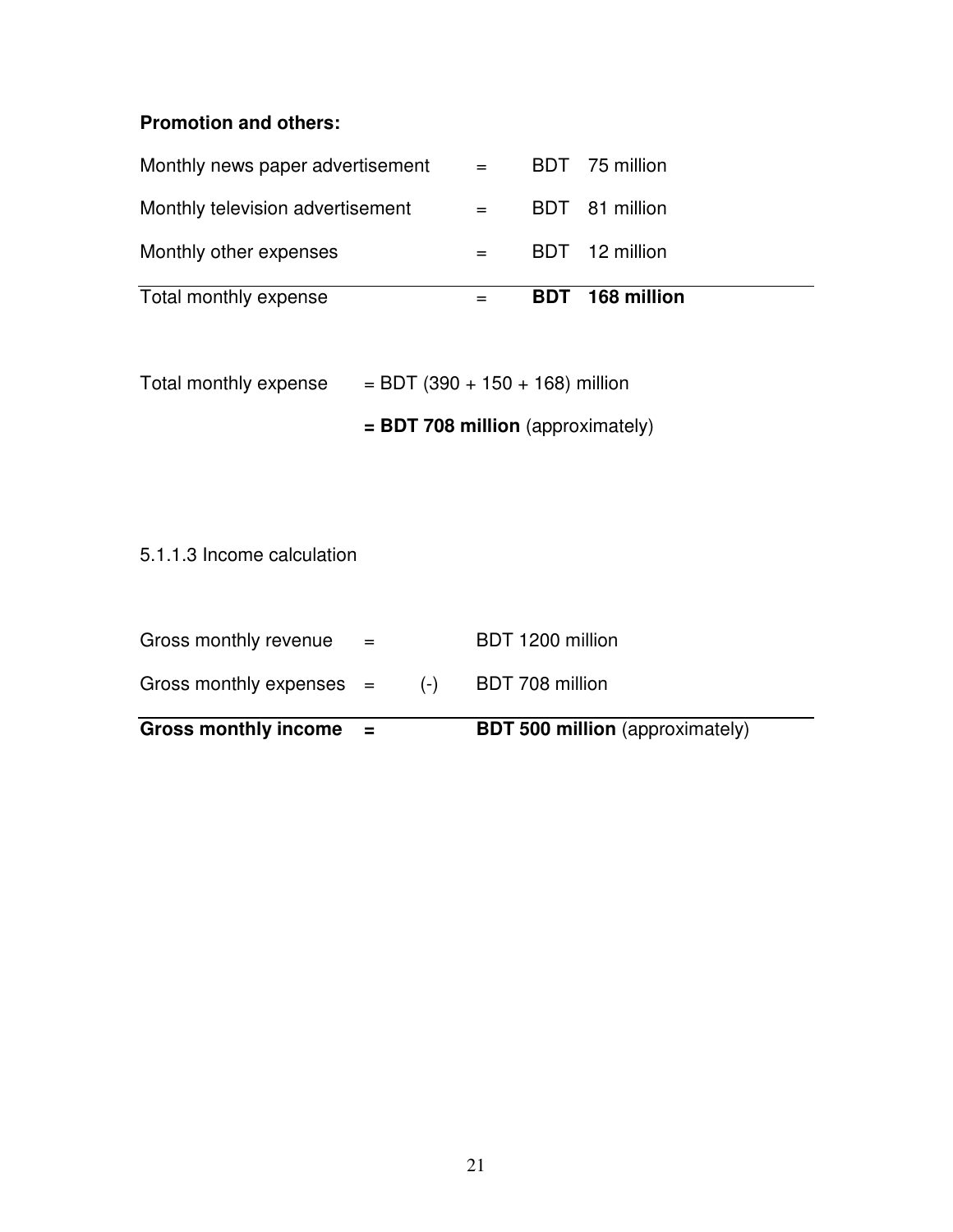#### **5.1.2 Aktel**

#### 5.1.2.1 Revenue calculation

3.5 million X BDT 0.8 X 300 min (average talk time) = **BDT 840 million** 

#### 5.1.2.2 Expenditure calculation

#### **Call establishment & network management cost**

For each call the call establishment cost is BDT 0.26. Let this amount be applicable for each minute rather than each call for ease of calculation

#### 3.5 million X BDT 0.26 X 300 = **BDT 273 million**

#### **Salary:**

Aktel has approximately 4000 employee nation wide. Their average salary is BDT 20000. So monthly salary is,

#### 4000 X BDT 30000 = **BDT 80 million**

#### **Promotion and others:**

| Total monthly expense            |                         | <b>BDT</b> 110 million |
|----------------------------------|-------------------------|------------------------|
| Monthly other expenses           | $=$                     | BDT 10 million         |
| Monthly television advertisement | $=$ $-$                 | BDT 50 million         |
| Monthly news paper advertisement | $\alpha_{\rm c} = 0.01$ | BDT 50 million         |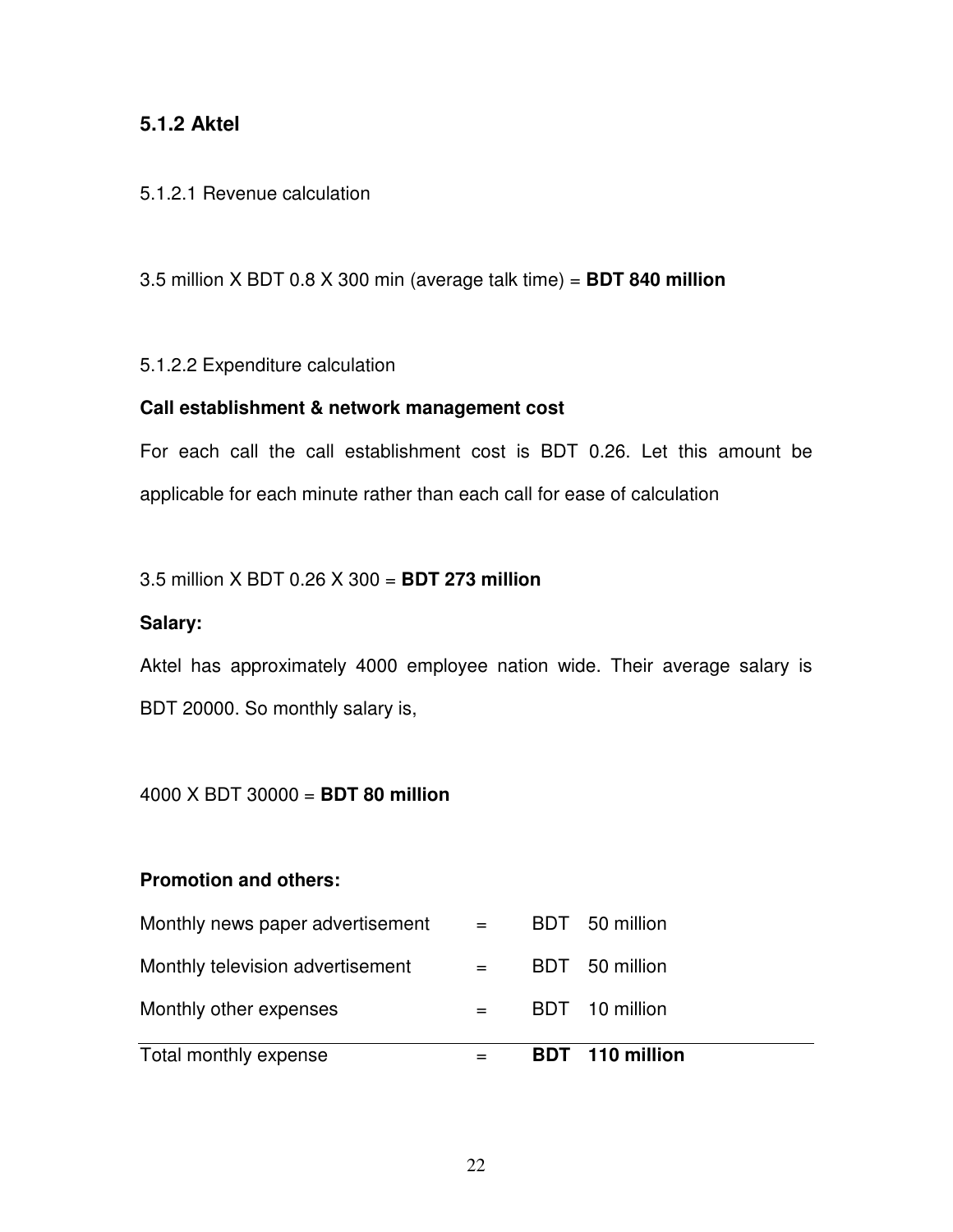| <b>Gross monthly income</b> | $=$                                 |       | <b>BDT 450 million</b> (approximately) |  |  |
|-----------------------------|-------------------------------------|-------|----------------------------------------|--|--|
| Gross monthly expenses $=$  |                                     | $(-)$ | BDT 450 million                        |  |  |
| Gross monthly revenue       | $=$                                 |       | BDT 840 million                        |  |  |
| 5.1.2.3 Income calculation  |                                     |       |                                        |  |  |
|                             |                                     |       |                                        |  |  |
|                             | $=$ BDT 450 million (approximately) |       |                                        |  |  |
| Total monthly expense       |                                     |       | $=$ BDT (273 + 80 + 110) million       |  |  |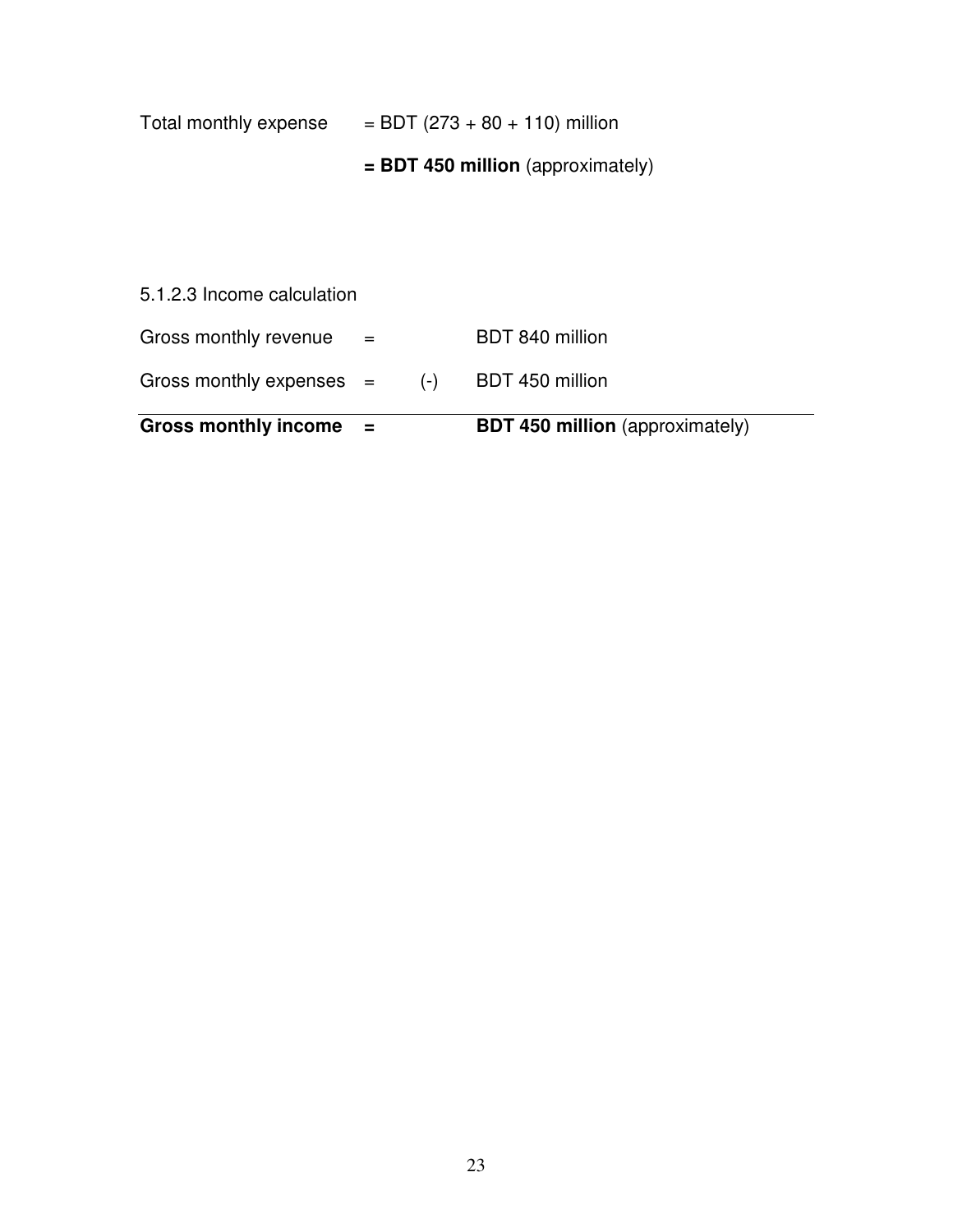### **5.1.3 Banglalink**

#### 5.1.3.1 Revenue calculation

2 million X BDT 0.8 X 300 min (average talk time) = **BDT 480 million** 

#### 5.1.3.2 Expenditure calculation

#### **Call establishment & network management cost**

For each call the call establishment cost is BDT 0.26. Let this amount be applicable for each minute rather than each call for ease of calculation

#### 2 million X BDT 0.26 X 300 = **BDT 156 million**

#### **Salary:**

Banglalink has approximately 2500 employee nation wide. Their average salary is BDT 25000. So monthly salary is,

#### 2500 X BDT 25000 = **BDT 62.5 million**

#### **Promotion and others:**

| Total monthly expense            |                           | BDT 135 million |
|----------------------------------|---------------------------|-----------------|
| Monthly other expenses           |                           | BDT 10million   |
| Monthly television advertisement | $\alpha = 1$ .            | BDT 65 million  |
| Monthly news paper advertisement | $\mathbf{r} = \mathbf{r}$ | BDT 60 million  |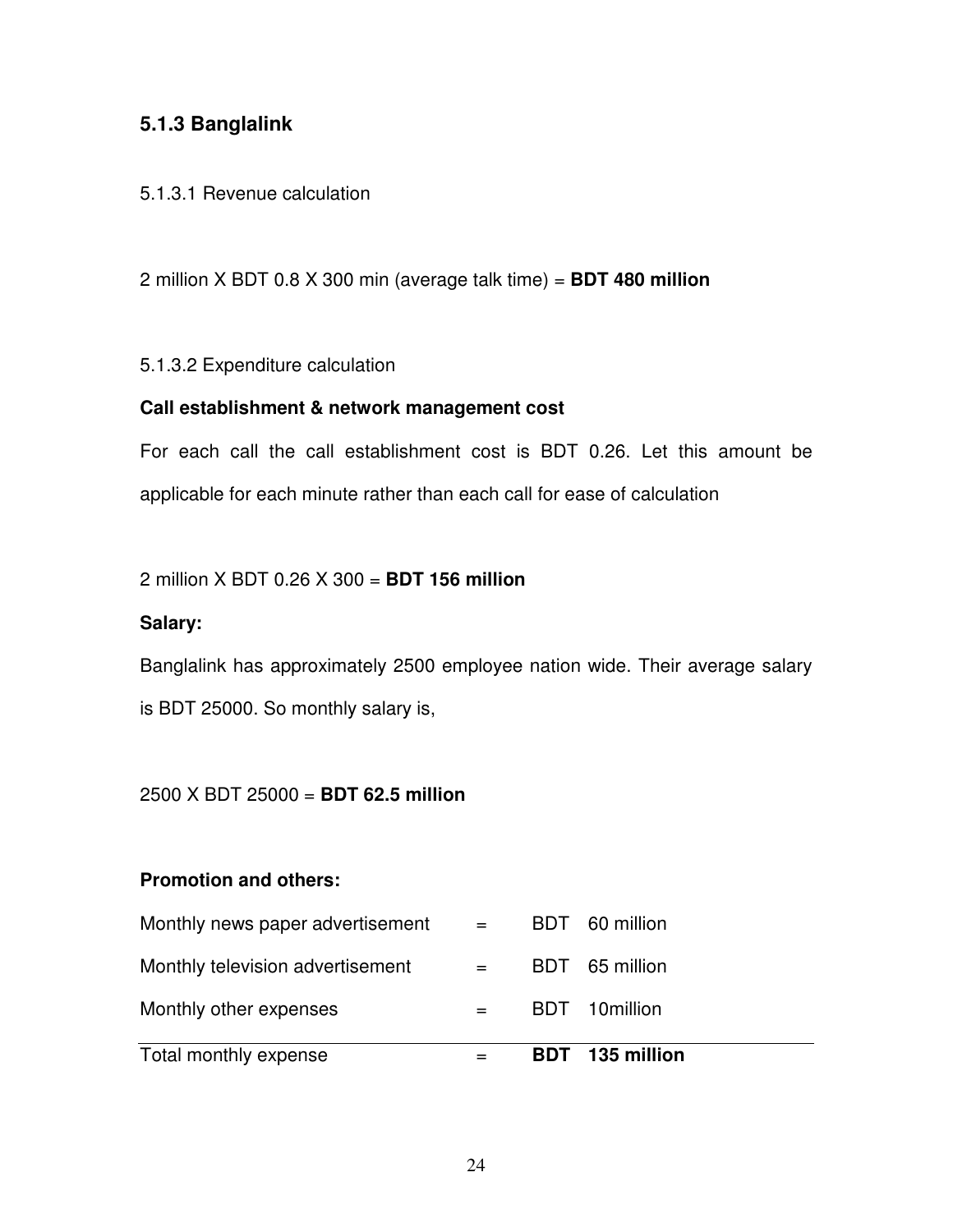| Total monthly expense       |     |       | $=$ BDT (156 + 62.5 + 135) million     |
|-----------------------------|-----|-------|----------------------------------------|
|                             |     |       | $=$ BDT 350 million (approximately)    |
|                             |     |       |                                        |
|                             |     |       |                                        |
| 5.1.3.3 Income calculation  |     |       |                                        |
| Gross monthly revenue       | $=$ |       | BDT 480 million                        |
| Gross monthly expenses $=$  |     | $(-)$ | BDT 350 million                        |
| <b>Gross monthly income</b> |     |       | <b>BDT 150 million</b> (approximately) |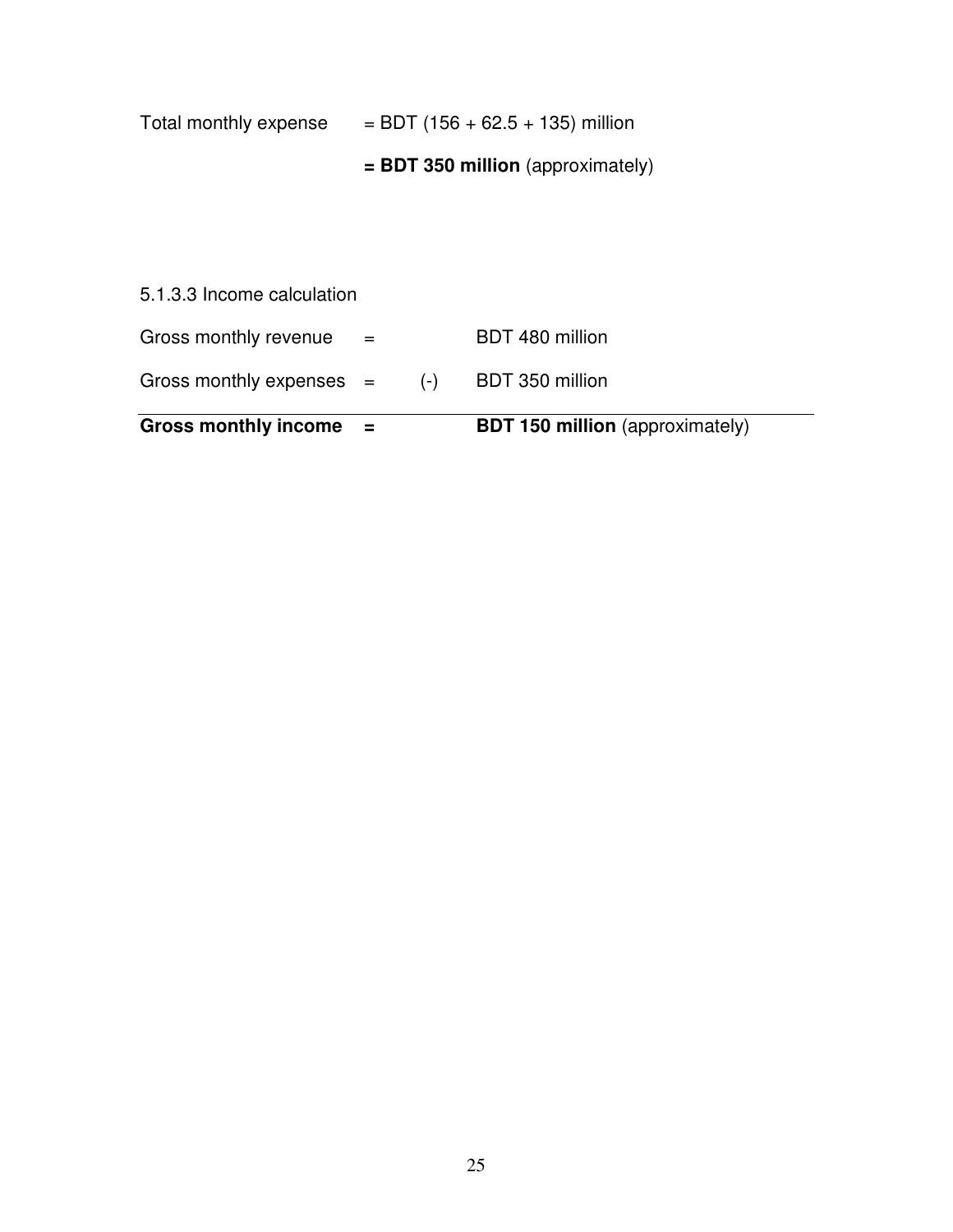### **CHAPTER 6: CONCLUSION**

 Bangladesh will not be able to sustain the outstanding growth of the telecommunication industry if any necessary steps stated above are not being taken immediately. It might seem that the growth will go on but in reality it will not. This is because there will be a time when people willing to have a mobile phone will not buy one because their monthly income will not permit the cost. So the graph shown in chapter 1 will be flattened which is not desired for the economy of the country. As the largest revenue earning industry, Telecommunication should be considered with utmost sincerity by BTRC as well as Government of People's Republic of Bangladesh. This will help a healthy growth of the industry as well as the economy of the country.